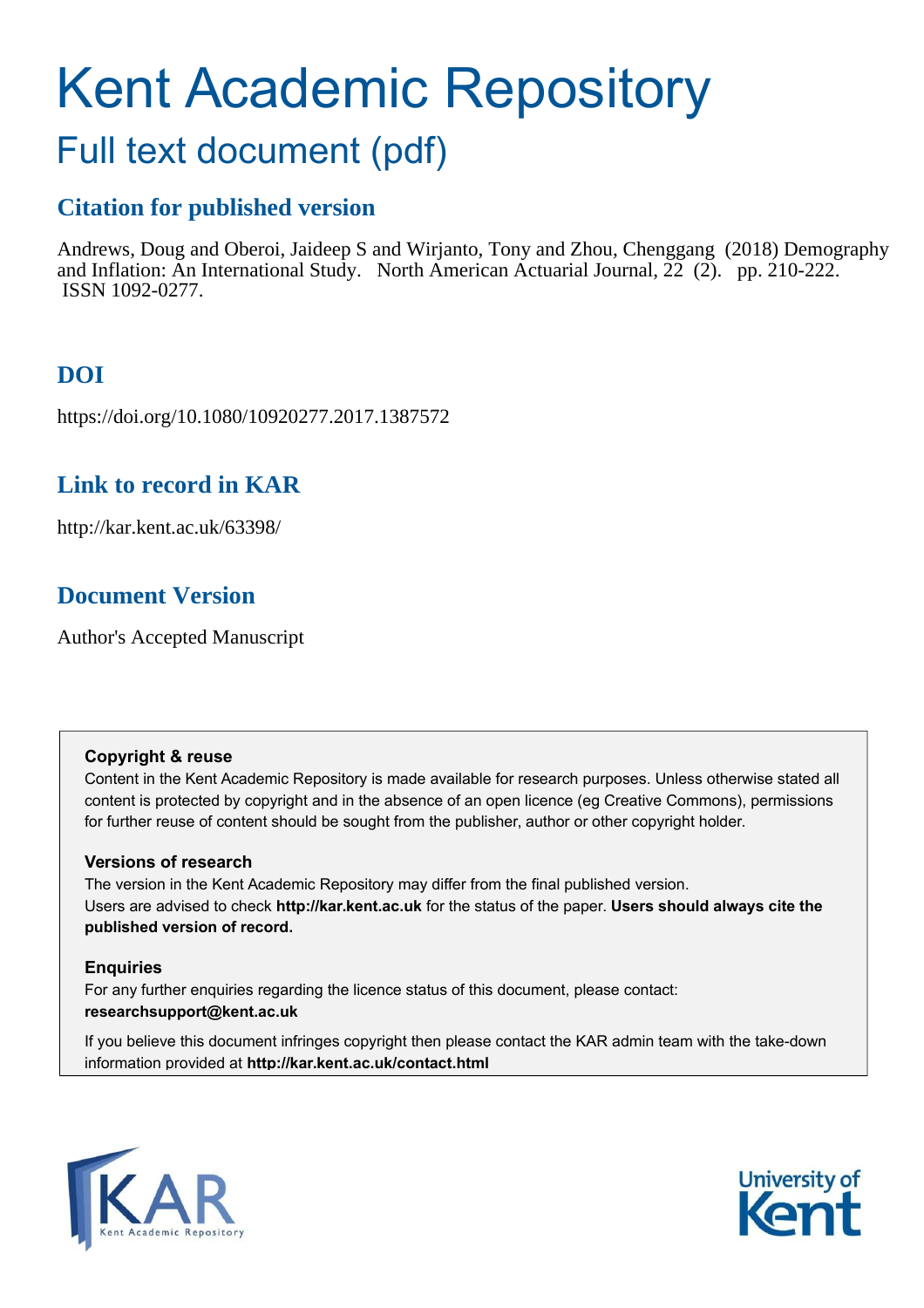## **Demography and Inflation: An International Study**

Doug Andrews<sup>1</sup>, Jaideep Oberoi<sup>2</sup>, Tony Wirjanto<sup>3</sup>, Chenggang Zhou<sup>4</sup>

#### **Abstract**

Changes in the relative share of different age groups in the population may present inflationary, disinflationary or even deflationary tendencies. We find evidence that increases in the share of the very old (age 80 and older) may be associated with deflation. The analysis is based on an international dataset over a long time period. Classifying age groups into young, working, younger old and older old, we find that the shares of the young and the younger old groups are inflationary, while those of the working group disinflationary, and those of the very old group seemingly deflationary.

JEL Classification: E31, E37, J11, J14.

 $\overline{a}$ 

Keywords: Demographic Changes, Population Aging, Inflation, Macroeconomic Impacts.

<sup>&</sup>lt;sup>1</sup> Doug Andrews, FCIA, FSA, FIA, Ph.D., is an Adjunct Professor in the Department of Statistics and Actuarial Science, University of Waterloo, Ontario, Canada. Email: dw2andrews@uwaterloo.ca

 $2$  Tony Wirjanto, Ph.D., is a Professor in the Department of Statistics and Actuarial Science, University of Waterloo, Ontario, Canada. Email: twirjanto@uwaterloo.ca

<sup>&</sup>lt;sup>3</sup> Jaideep Oberoi, Ph.D., is a Lecturer in Finance at the University of Kent, United Kingdom. Email: J.S.Oberoi@kent.ac.uk

<sup>&</sup>lt;sup>4</sup> Chenggang Zhou, Ph.D., is a Policy Analyst at Canadian Mortgage and Housing Corporation. Email: cmzhou@uwaterloo.ca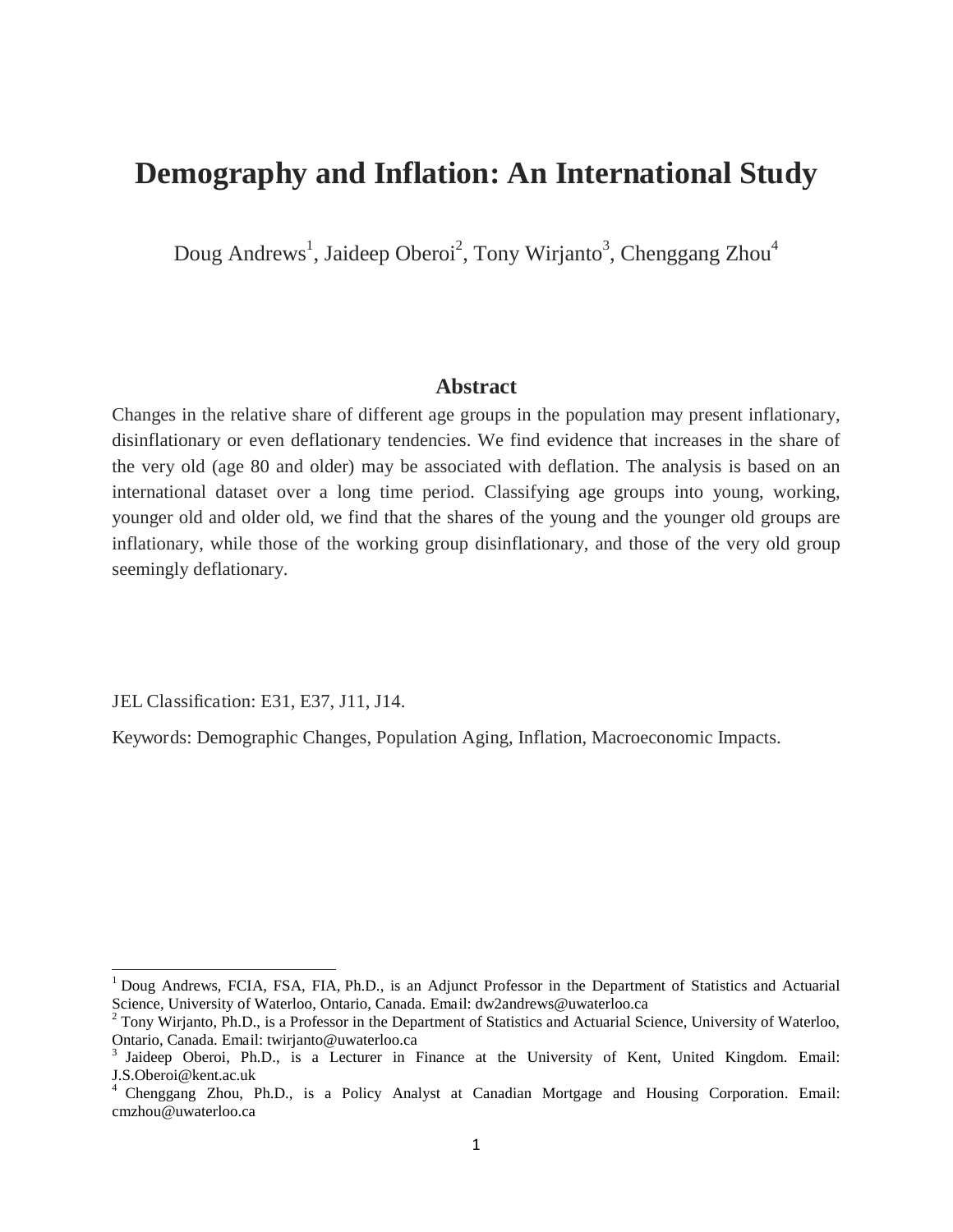#### **1 INTRODUCTION**

In many countries, the population is aging. Actuaries are aware of the financial impact that increasing old-age dependency ratios will have for PayGo pension schemes and other unfunded social support systems, such as health and long-term care. But what impact will a changing demographic structure have, if any, on economic factors such as inflation? This question is also of vital importance to actuaries who use demographic and economic projections in the pricing and valuation of products, design of risk management solutions, and in opinions regarding the sustainability of social programs. Many actuarial products are priced and valued using nominal interest rates. The profitability of such products is directly affected by the level of inflation. Actuarial present values of future income streams are lower the higher the inflation rate used for valuation. Should our models account for any association between ageing and the level of inflation? This paper examines the above question using an international dataset, to offer insights that may be of use to practicing actuaries.

The world population has experienced a drastic shift in terms of both size and composition in the past few decades. Figure 1 depicts the (unweighted) mean proportions of three age groups (the Young 0-19, Working Age 20-64, and the Old 65+) across 22 OECD countries, over the period 1955-2010. In this sample, the average proportion of the Old group has increased from 9% in 1955 to 16% in 2010, with most of the decline in share occurring in the Young group. The average proportion of the population in the Working Age group increased from 57% in 1955 to 60% in 1993, and remained level thereafter.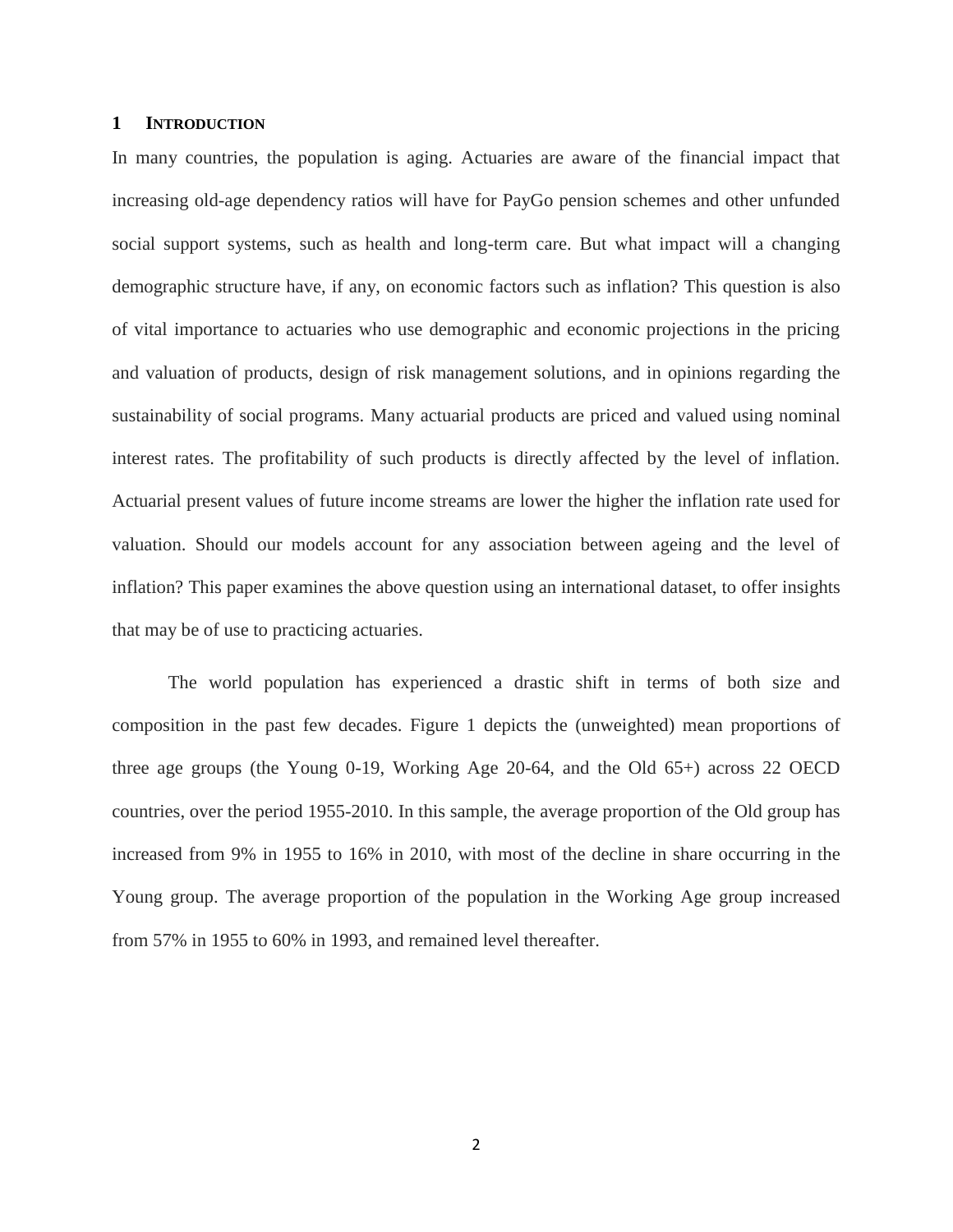

Figure 1: Unweighted cross-country average population shares

**Note:** The sample consists of 22 OECD countries. For the purpose of this chart, we divide the population into three age groups: the Young (0-19 years), Working Age (20-64 years) and Old (65 years and over). We plot the crosscountry average of the share in population of each age group for each year from 1955 to 2010. The data source is the United Nations World Population Prospects (2013).

Currently, several aging countries are also experiencing historically low inflation and, in some instances, even deflation. Given the projected global aging, it is important to understand the link between the two (if it exists), since it may have significant implications for actuarial practice. In three panels in Figure 2, we plot the cumulative inflation against the change in the proportion of the population of Young 0-19, Working Age 20-64, and the Old 65+, respectively, over the period 1955 – 2010 for our sample of 22 countries. These plots suggest that countries with a smaller decrease in the share of the Young experienced lower inflation while those with a greater increase in the share of the Working Age experienced higher inflation. On the other hand, the association with the Old is unclear. Without controlling for other factors, this is contrary to recent findings that higher shares of working age population are associated with lower inflation. This suggests that the question of association is worth studying further.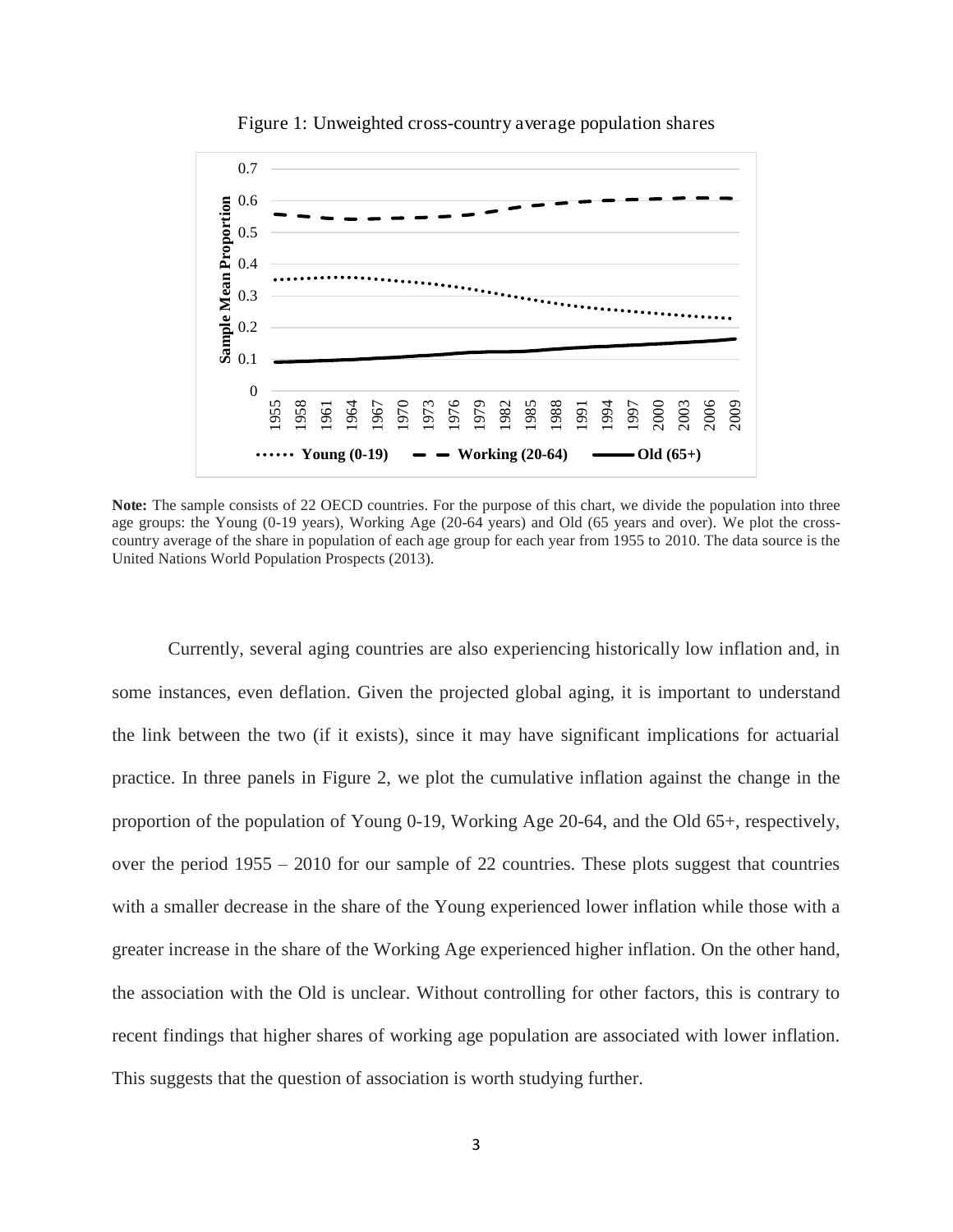

Figure 2: Cumulative Inflation (1955 *–* 2010) vs. Changes in the proportions of age groups

**Note:** The sample consists of 22 OECD countries. For each country, we calculate the change between 1955 and 2010 in the share of each of three age groups: the Young (0-19 years), Working Age (20-64 years) and Old (65 years and over). We plot this change against the cumulative inflation over the same period in each of the countries, presenting one scatter plot for each age group. Note the horizontal axis scales are different.

With respect to the relation between the Old group and inflation, recent studies by Yoon et al. (2014) and Juselius and Takáts (2015, 2016a, 2016b) arrive at opposing conclusions although they use similar datasets in their studies. In particular, while Yoon et al. predict that an increase in the share of the older age groups relative to those under 15 years old will potentially introduce deflationary pressures on the economy, Juselius and Takáts find that the older age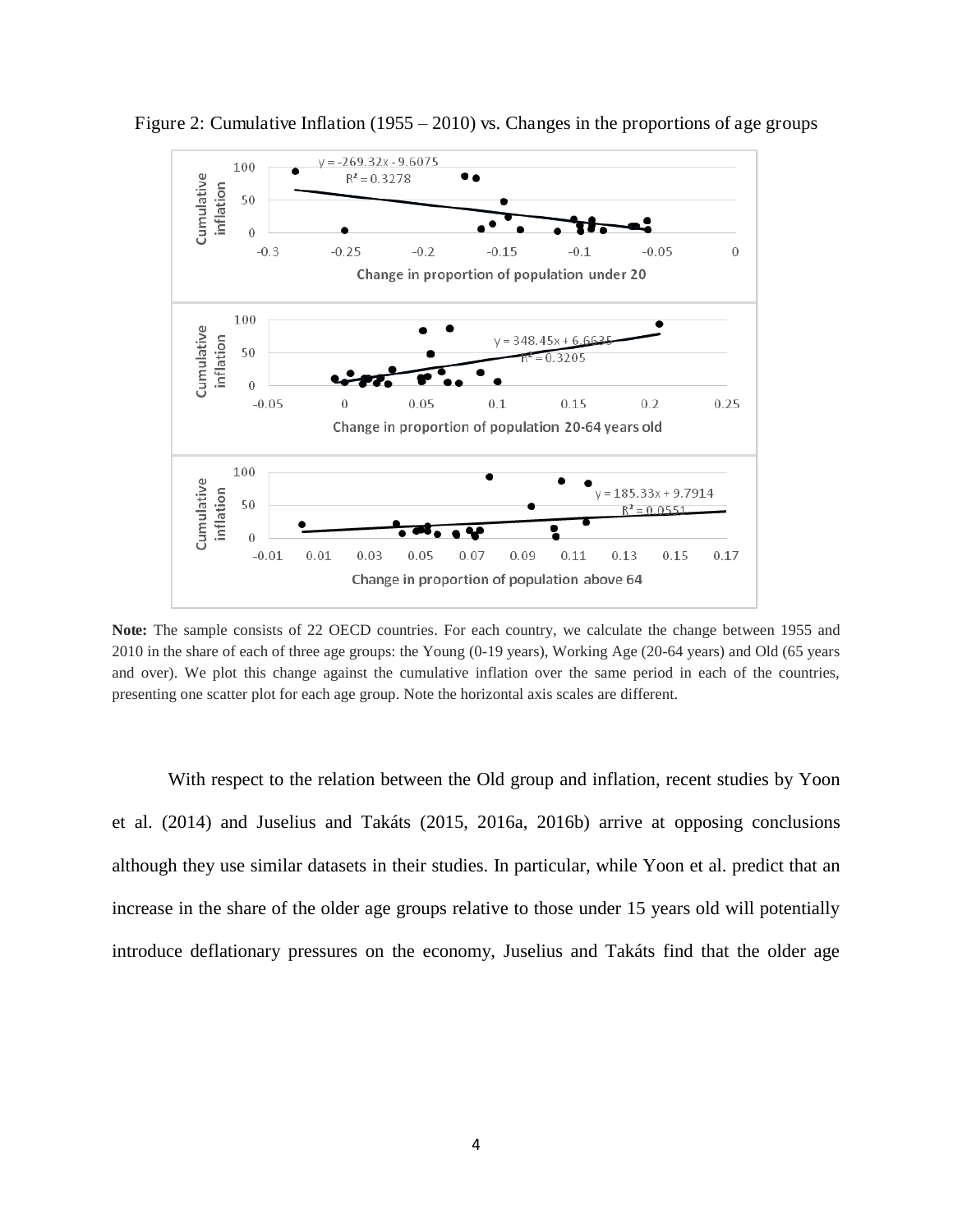group exerts inflationary pressures.<sup>5</sup> We hypothesize that to reconcile these two opposing findings, a finer decomposition of the older age group will be required.

We present analyses using both, an age grouping similar to that used in the literature, and one in which the older ages are separated into two groups. A typical time trend of inflation among the OECD countries is that it rose in the late 1960s and after peaking in the late 1970s it gradually declined and stayed relatively low in the 1990s and thereafter. To avoid conflating the possibly independent trends in demography and inflation, we also analyze the relationship over two sub-periods, 1955-1979 and 1980-2010.

Juselius and Takáts (2015) introduced a polynomial specification for the relationship between population age share and inflation, reporting a large variation of specifications and tests based on this structure. We first implemented the apparently most robust version of their regression model, with a fourth degree polynomial in demographics, fixed effects, and various controls as regressors. We do this for the total period and the two sub-periods 1955-79 and 1980-  $2010<sup>6</sup>$  We find that older ages have a disinflationary or deflationary association. However, Juselius and Takáts (2015, 2016a, 2016b) did not elaborate on somewhat similar findings in their paper, instead they focussed on the U-shape of the "pre-tail" portion of their polynomial estimates.

We believe that the tail is in fact important and significant, and may perhaps offer an opportunity to reconcile conflicting findings. To show this, we extended the number of age groupings in our second investigation. Using OECD data for a shorter sub-period, 1990-2010, we

 $\overline{a}$ 

 $<sup>5</sup>$  Although the sign is negative, the significance of the relationship between the old age group and inflation is not</sup> entirely clear from the results reported by Yoon et al. (2014), while Juselius and Takáts (2015, 2016a, 2016b) use an alternative methodology, ignoring the tail end of their estimates. We discuss this in more detail in Section 2. <sup>6</sup>We are grateful to an anonymous referee for suggesting this exercise. It is worth noting that including time fixed effects in the model makes the demographic variables similar across the two sub-periods.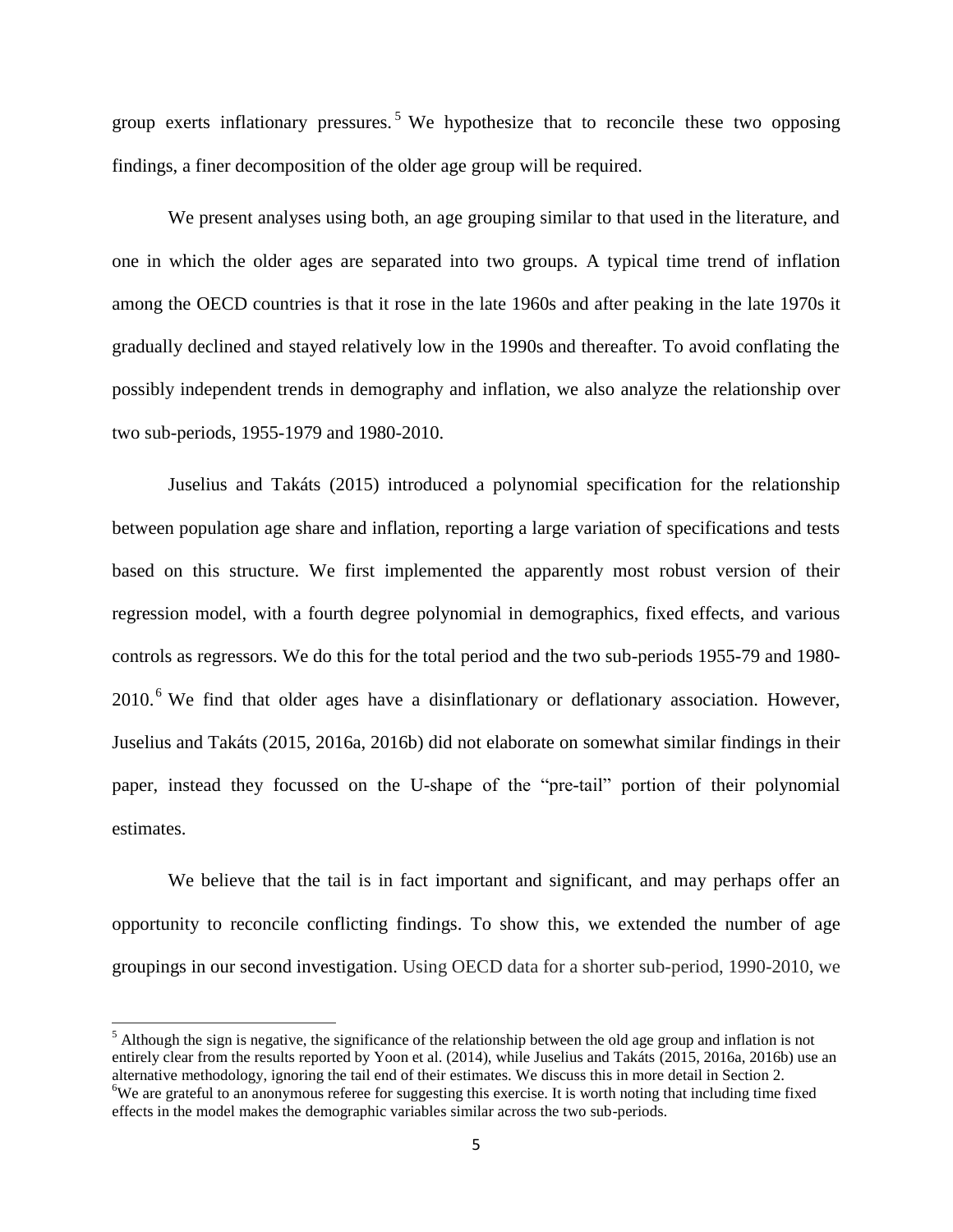made use of a finer breakdown of the old age group available for this period. We found that the relationship at older ages is strongly deflationary for this latter period, but not so for the younger old. This is also consistent with the findings of studies on Japanese data (see Anderson et al., 2014; Muto et al., 2012; Shirakawa, 2012). Our findings also remain qualitatively the same when we estimate panel regressions for the entire sample period of 56 years and the two major subperiods, this time separating the older age groups into younger old (65-74 years) and older old  $(75+)$ .

The above analyses do not provide evidence of causation, but rather of association, which is the goal of this paper. However, as a complementary analysis, we estimated a reduced-form panel-data Vector Autoregression (VAR) model to capture dynamic interactions among some key macroeconomic variables and shares of age groups. Our aim was to determine how much of the variation in inflation can be explained by the evolution of the demographic structure, when allowance is made for interactions among these other key macroeconomic variables. We found that the changing age profile across selected countries does have an economically and statistically significant impact on inflation, after controlling for oil prices. However, the short period of appropriate data availability for this exercise means that we again observe a life-cycle pattern; i.e., dependent cohorts in general have an inflationary impact. Our conclusion is that only more advanced aging shows a deflationary association, thereby explaining some of the contradictions in the literature.

The remaining parts of this paper are organized as follows. In Section 2, we present a selected review of literature. In Sections 3 and 4, we provide two investigations, including analyses on the OECD panel over different sub-periods, and on the OECD panel with more age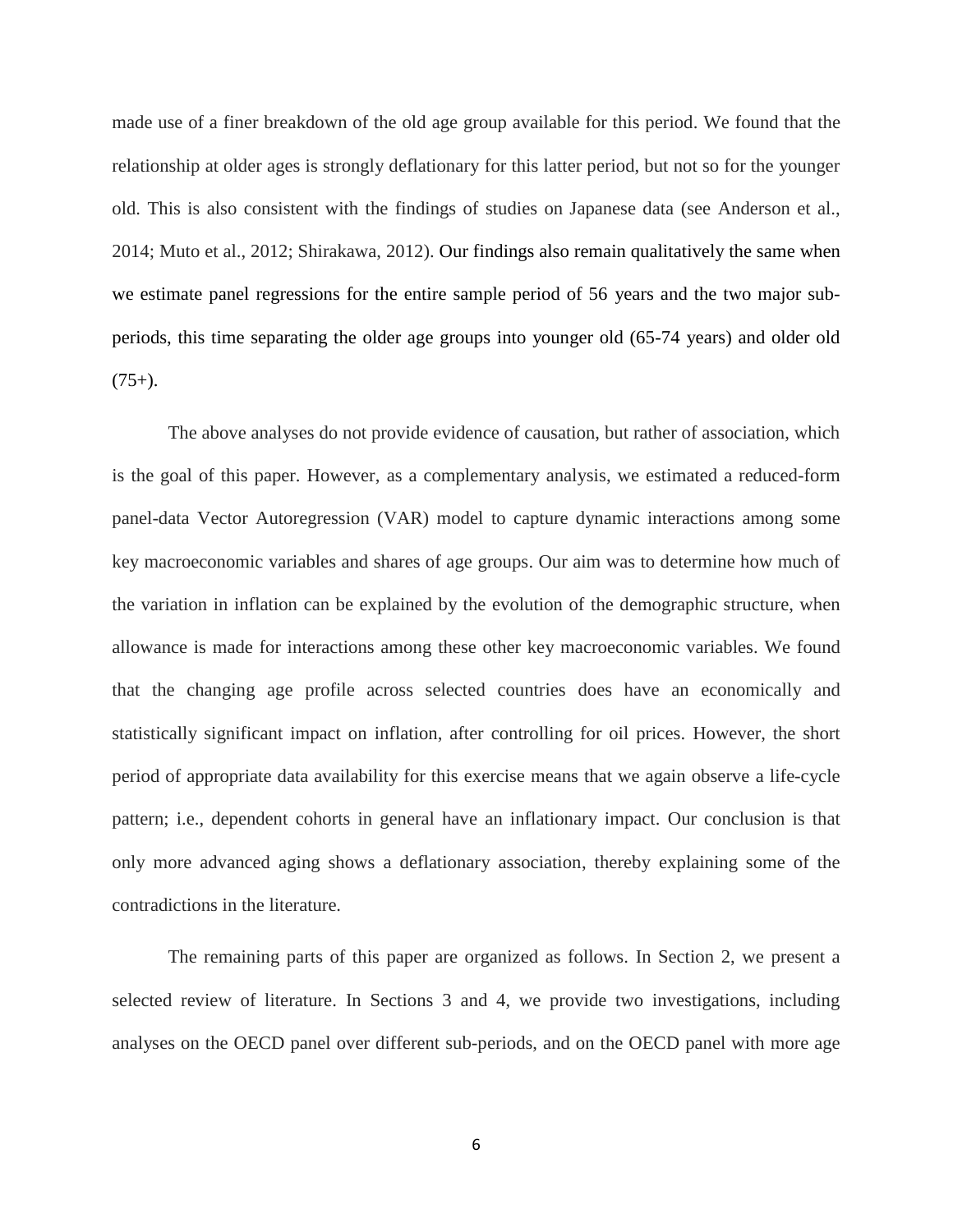groupings in the older tail. In Section 5, we provide analysis using the reduced form panel-data VAR to provide a form of robustness check on our analysis. Section 6 concludes

#### **2 RELATED LITERATURE**

 $\overline{a}$ 

There is considerable literature regarding the effects of demography, in particular the age structure of the population, on economic growth, and other leading macroeconomic variables. In particular, the link between age structure and growth has been widely studied in recent times.<sup>7</sup> Evidence of the economic significance of the impact of the age structure on the economy has not been clear cut. On the one hand, theoretical macroeconomic models, which are typically calibrated on the age profile of savings, have highlighted the importance of demographic structure, as have many commentaries on economic policy. On the other hand, the econometric evidence assembled has been seen to be less compelling. There are a number of reasons for this.

In particular, most of the changes in demographic structure have occurred at low frequencies. This renders it difficult to distinguish the impact of demographic structure from the other low frequency trends that typically dominate economic time series. In addition, the vector of proportions in each age group is also inevitably highly collinear, making precise estimation of the effect of each age group a difficult, if not impossible, task. Faced with these difficulties, it has become a common practice in this literature simply to impose strong restrictions on the effect of the demographic structure, for instance, through the use of a single proxy, known as the dependency ratio. However, the balance of the evidence suggests that one cannot rule out the risk that an older age structure has a negative impact on economic growth. Given this evidence, it is reasonable to expect that an economy with an aging population, when accompanied by high debt

<sup>&</sup>lt;sup>7</sup> For studies on this subject, see Acemoglu and Johnson (2007), Arnott and Chaves (2011), Bloom et al. (2007), Bloom et al. (2010), Callen et al. (2004), Feyrer (2007), Gomez and Hernandez de Cos (2008), Jaimovich and Siu (2009), Katagiri (2012), Konishi and Ueda (2013), Lindh and Malmberg (1999), McMorrow and Roeger (1999).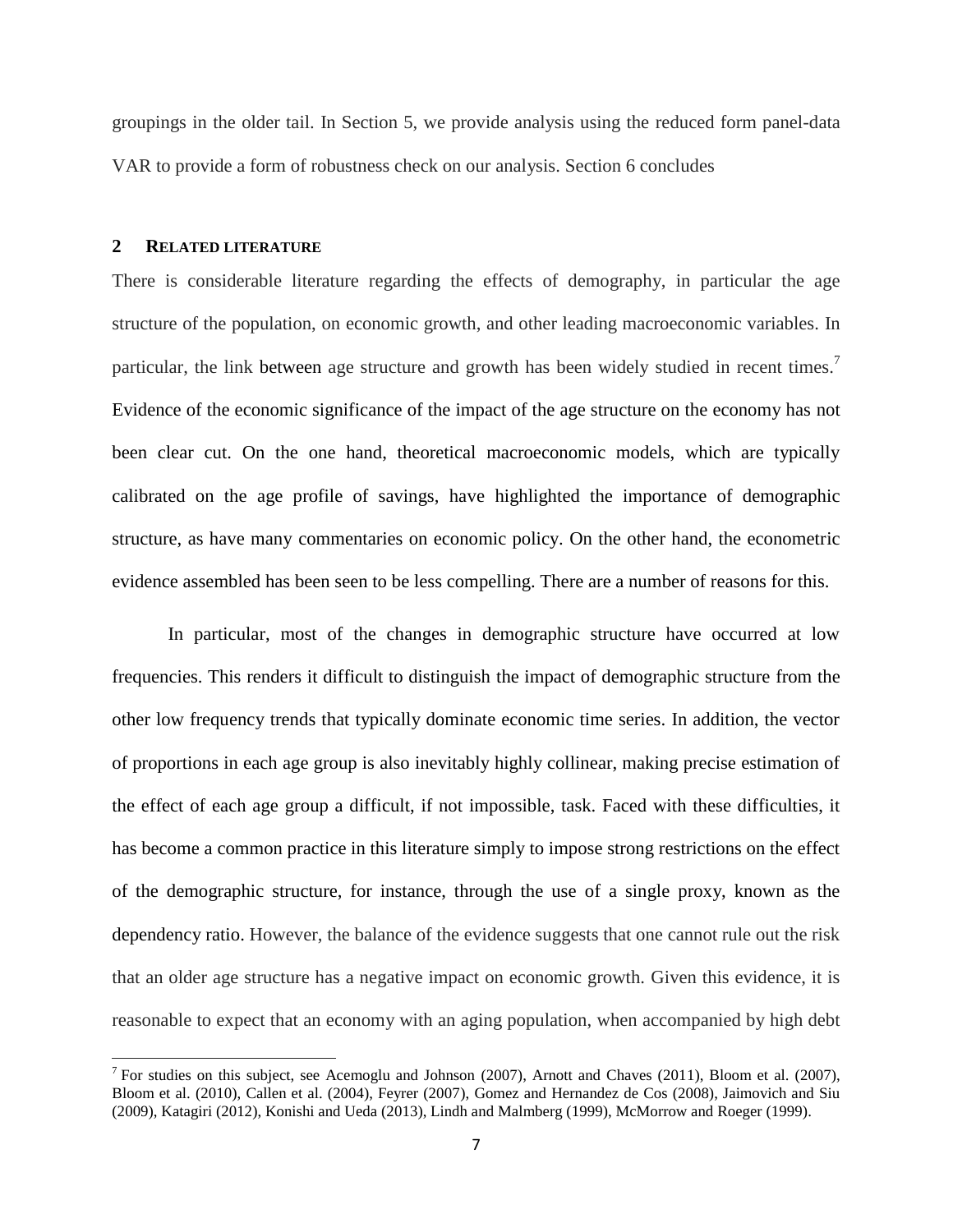and low employment, may give rise to an environment that has a tendency to have low inflation or even deflation.

Japan has the most rapidly aging population in the world and experienced persistent deflation over the past two decades. Various channels through which demographic changes affect inflation in Japan have been examined in the past few years. Using a deterministic lifecycle economic model with capital, Bullard et al. (2012) find that the optimal inflation rates suggest that aging population structures like those in Japan may contribute to observed low rates of inflation or even deflation. Katagiri (2012) investigates the effects of changes in demand structure caused by population aging on the Japanese economy using a multi-sector Keynesian model with job creation/destruction. He finds that such demand shocks caused around 0.3 percentage point deflationary pressure on year-to-year inflation from the early 1990s to the 2000s in Japan. Katagiri (2012) shows that the repetition of such upward revisions made those effects look more persistent.

Based on simulation of a calibrated IMF Global Integrated Fiscal and Monetary (GIMF) model, Anderson et al. (2014) find that substantial deflationary pressures arise from population aging, mainly from declining growth and falling land prices. In addition, the repatriation of foreign assets by the elderly leads to real exchange rate appreciation, which exerts a downward pressure on inflation because of increased demand for relatively cheaper foreign goods and services<sup>8</sup>. By embedding the fiscal theory of the price level<sup>9</sup> into an OLG model, Katagiri et al. (2014) find that the effects of aging critically depend on its causes. Aging is deflationary when caused by an increase in longevity but inflationary when caused by a decline in birth rate. In the

 $\overline{a}$ 

<sup>&</sup>lt;sup>8</sup> There is a considerable increase in the proportion of imported foreign goods in domestic consumption in Japan over the last decade. According to World Bank national account data, this ratio was 9.8% in 2001 and continuously increased to 19.0% in 2013.

<sup>&</sup>lt;sup>9</sup> Fiscal theory of the price level states that the government will reduce the impact of its (debt) obligations of an unsustainable policy through inflation.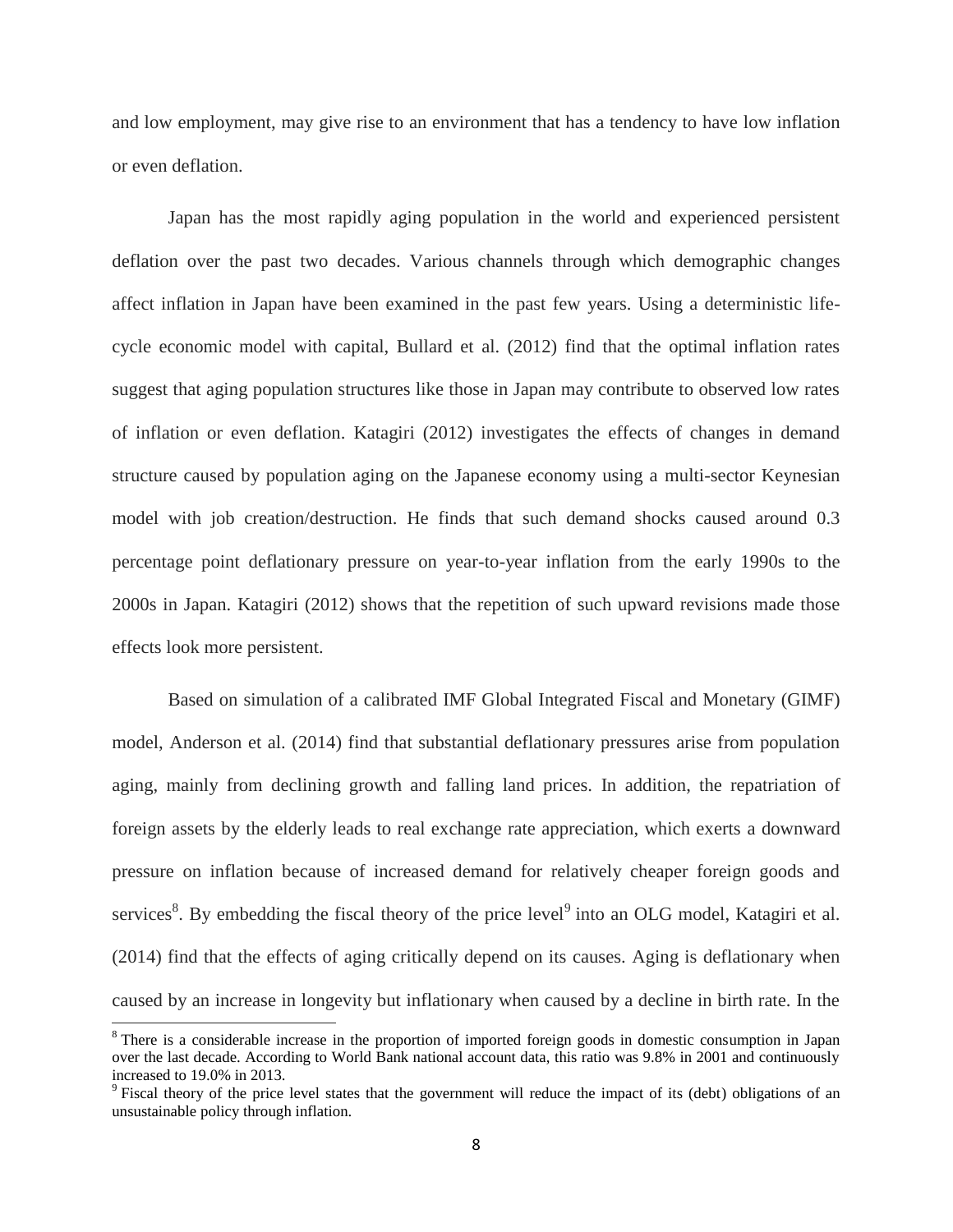case of Japan, they believe that it is unexpected longevity, not simply aging, that has induced a deflationary pressure. In addition, Societe Generale (2016) provides an overview for consequences of aging for price dynamics. It argues that the graying of the population could potentially influence price dynamics through a wide-ranging set of key macroeconomic variables and therefore it is hard to tell from the purely theoretical perspective how changes in demographics will ultimately shape the inflation rate behavior.

Our paper is focused on the empirical aspects of the relationship between population aging and inflation. In recent studies, Juselius and Takáts (2015, 2016a, 2016b) and Yoon et al. (2014) have estimated the effect of demographic changes on inflation using post-war panel data of developed countries. However, they reached opposing conclusions.

On the one hand, using a panel dataset covering 30 OECD economies for the period of 1960-2013, Yoon et al. (2014) find that population growth is inflationary, while aging is potentially deflationary. On the other hand, looking at a similar panel of 22 OECD countries from 1955 – 2010, Juselius and Takáts (2015, 2016a, 2016b) find that aging is inflationary rather than deflationary. That is, a larger share of dependents (both young and old) is correlated with higher inflation, whereas having more working population leads to lower inflation. Both papers extend their arguments based on the relative speed of adjustment of aggregate supply and aggregate demand to provide some intuition for their findings.

To compare the two papers, we identify a panel regression in each paper that can be directly compared with its counterpart in the other paper. Table 4, Specification 3 in Yoon et al. (2014), and Table 1, Specification 4 in Juselius and Takáts (2015) are as follows:

$$
\pi_{it} = \mu_0 + \mu_i + \beta_1 s_{it}^w + \beta_2 s_{it}^o + \varepsilon_{it},
$$
\n[1]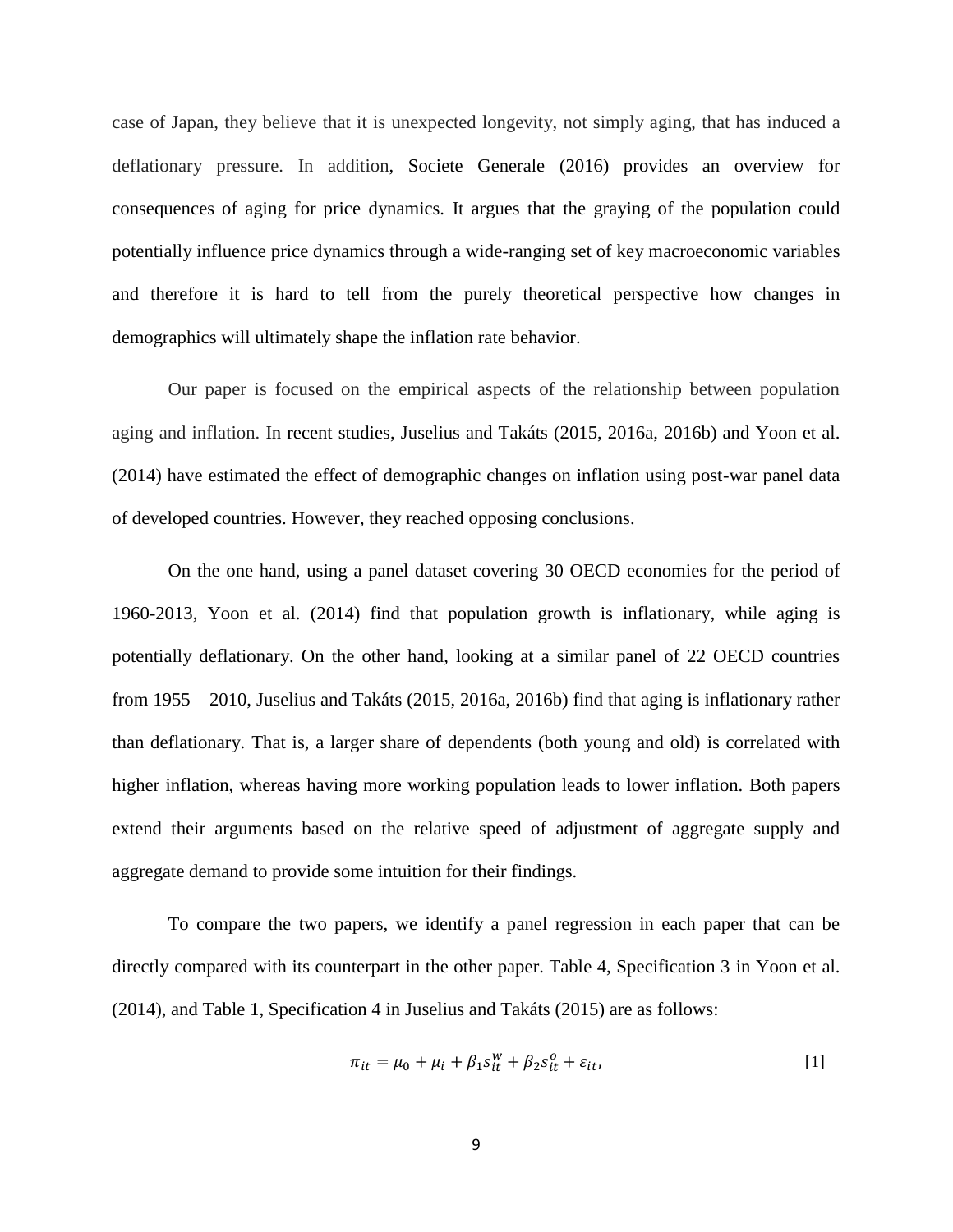$$
\pi_{it} = u_i + \theta_1 s_{it}^y + \theta_2 s_{it}^w + \theta_3 s_{it}^o + \epsilon_{it}.
$$
\n<sup>(2)</sup>

where  $s_{it}^y$ ,  $s_{it}^w$ , and  $s_{it}^o$  are the shares of young, working age and old, respectively.  $\mu_0$  is a constant and  $\mu_i$  is the country-specific fixed effect. Note that there is no constant in Equation [2] because the three population shares sum to unity. The difference between them lies in their treatment of trend inflation: while one uses a quadratic filter to remove the trend, the other incorporates time fixed effects in the model. Overall, the net effect of the old age group on inflation according to Yoon et al. (2014) is estimated as  $\frac{\mu_0}{100} + \beta_2 = -0.0406$ , but the statistical significance of this net effect is not reported in their paper. In both papers, the coefficient on the share of the working age group is also found to be negative, although it is statistically significant only in the study by Juselius and Takáts (2015). Their findings agree on the inflationary tendency of the young (dependents) group. In the rest of the paper, we conduct analyses that help show the importance of incorporating distinct groups for older ages in the dataset.

#### **3 ANALYSIS OF OECD DATA FOR VARIOUS TIME PERIODS**

In this section, following Juselius and Takáts (2015), we examine the relationship between inflation and demographic structure for various time periods using panel analysis. The full panel covers the period of 1955 – 2010, but we also examine the relationship for shorter sub-periods. In terms of country coverage, we use 22 OECD countries for which good quality data are available: Austria, Australia, Belgium, Canada, Denmark, Finland, France, Germany, Greece, Ireland, Italy, Japan, Korea, the Netherlands, New Zealand, Norway, Portugal, Spain, Sweden, Switzerland, the United Kingdom and the United States.

The annual inflation rate is obtained from OECD, World Bank Indicators and national data. We denote the inflation rate as  $\pi_{it}$ . We index country by where,  $i = 1, 2, ..., N$ , and year by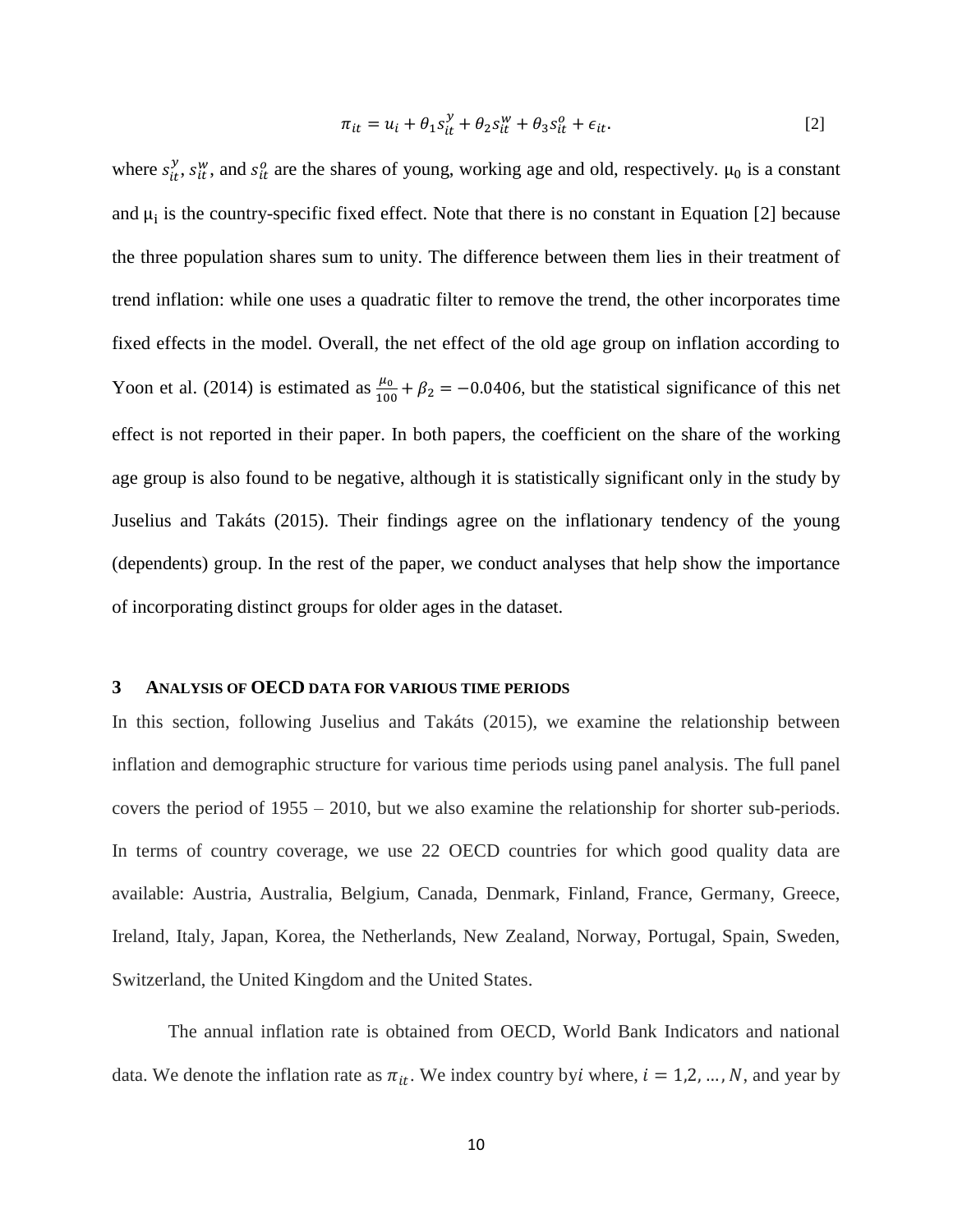t where,  $t = 1, 2, ..., T$ . The demographic data was obtained from the United Nations (2012). In this analysis, we use finer demographic proportions: the total population  $(0 - 80+)$  is divided into 17 five-year age groups (denoted by  $N_{kit}$  where $k = 1, ..., 17$ ). The corresponding share of group k in a country's total population is given by  $n_{kit} = N_{kit}/N_{it}$ .

In addition to inflation rate and age structure variables, we use the following control variables. First, the real interest rate  $r_{it}$ , is used to roughly proxy the monetary policy. We define the ex-post real interest rate as the difference between the average nominal overnight rate and the inflation rate during the same year. We collect and compile nominal interest data from various sources, including OECD, IMF's World Economic Outlook (WEO) and national data. Second, the inflation rate may also be affected by the output gap, as suggested by standard monetary models. To compute the output gap  $y_{it}$ , we use the deviation in real GDP from a Hodrick-Prescott filtered trend (with  $\lambda$  set to 100, the standard value for yearly frequency). Finally, data of real GDP is obtained from OECD and WEO.

The panel-regression model is written as

 $\overline{a}$ 

$$
\pi_{it} = \mu_0 + \mu_i + \mu_t + \sum_{p=1}^{4} \gamma_p \tilde{n}_{pit} + \beta_1 r_{it} + \beta_2 \hat{y}_{it} + \varepsilon_{it}.
$$
\n<sup>(3)</sup>

where  $\mu_0$  is a constant,  $\mu_i$  and  $\mu_t$  are the country-specific and time fixed effects, respectively.  $\tilde{n}_{pit}$  are the fourth order population polynomials<sup>10</sup>, which are used to overcome the estimation problems associated with direct use of age groups. Once estimates of the  $\gamma_p$  have been obtained, the corresponding coefficients on age groups can be directly computed.

We examine the age patterns on inflation for the OECD panel with various sub-periods, including those years before and after 1980. Results are reported in Table 1. The first column

<sup>&</sup>lt;sup>10</sup>See Fair and Dominguez (1991), Higgins (1998), and Arnott and Chaves (2011) for details.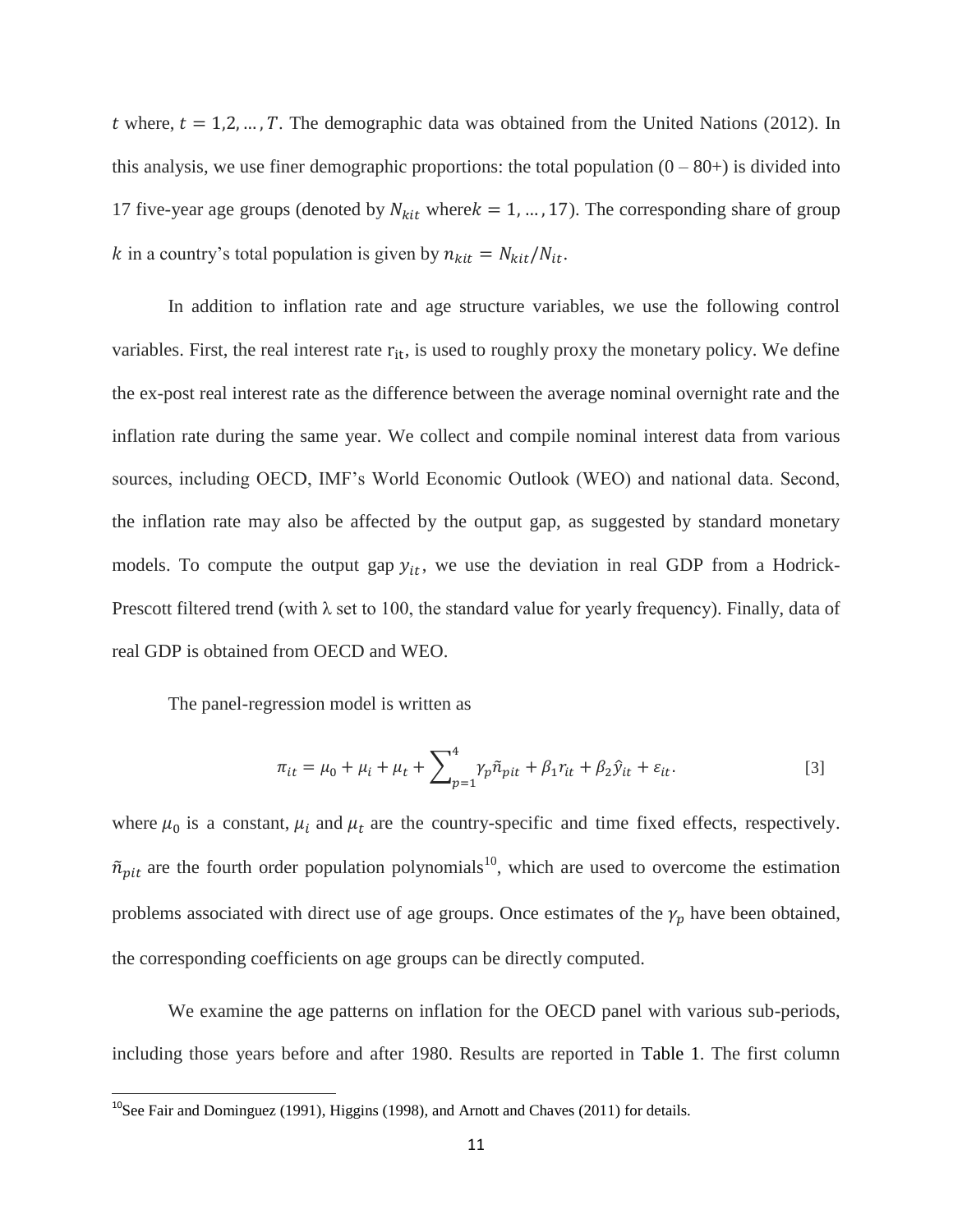presents the estimates of our panel regression over the whole period. The second and third columns are for the sub-period of 1955 – 1979 and the sub-period of 1980-2010, respectively. The last column lists the estimates for the model with more refined age groups over the period of 1990-2010 (discussed below in Section 4).

| Model                         | 22 OECD 1955-2010 | 22 OECD 1955-1979 | 22 OECD 1980-2010 | 22 OECD 1990-2010<br>$(100+)$ |
|-------------------------------|-------------------|-------------------|-------------------|-------------------------------|
| Polynomial n1                 | 0.21              | $1.09***$         | $-0.28$           | 0.26                          |
| Polynomial $n2 \times 10$     | $-0.92**$         | $-3.22***$        | $-0.11$           | $-0.84***$                    |
| Polynomial n3 $(\times 10^2)$ | $0.98***$         | $3.18***$         | $0.57**$          | $0.81***$                     |
| Polynomial n4 $(\times 10^3)$ | $-0.31***$        | $-0.99***$        | $-0.26***$        | $-0.24***$                    |
| Real interest rate            | $-0.54***$        | $-0.65***$        | $-0.52***$        | $-0.41***$                    |
| Output gap                    | $0.04***$         | $0.07*$           | $0.03***$         | $0.02***$                     |
| R-squared                     | 0.80              | 0.88              | 0.77              | 0.71                          |
| <b>Observations</b>           | 1023              | 367               | 656               | 451                           |

Table 1: The relationship between demography and inflation for various periods (Dependent variable: inflation rate  $\pi_{it}$ )

**Note:** We report the results of panel regressions of inflation on an age polynomial and control variables controlling for country fixed effects and time fixed effects (not included here for ease of reading). The dataset represents annual observations for a panel of 22 OECD countries. The final column uses data for a shorter period, but with a finer distribution of population age shares in the older age groups. \* denotes significance at the 10% level; \*\* denotes significance at the 5% level; and \*\*\* denotes significance at the 1% level.

Estimated coefficients of the population polynomials are statistically significant in most cases, with the weakest results for the period 1980-2010. The age group effects on inflation are computed using estimates of  $\gamma_p$  and presented in Figure 3. The dotted, dashed and solid curves are derived from the panel regressions over the whole period, the sub-period of 1955 – 1979 and the sub-period of 1980-2010, respectively. The relationship exhibits a U-shape until approximately age 70, but then reverses downward again for later ages. The young and the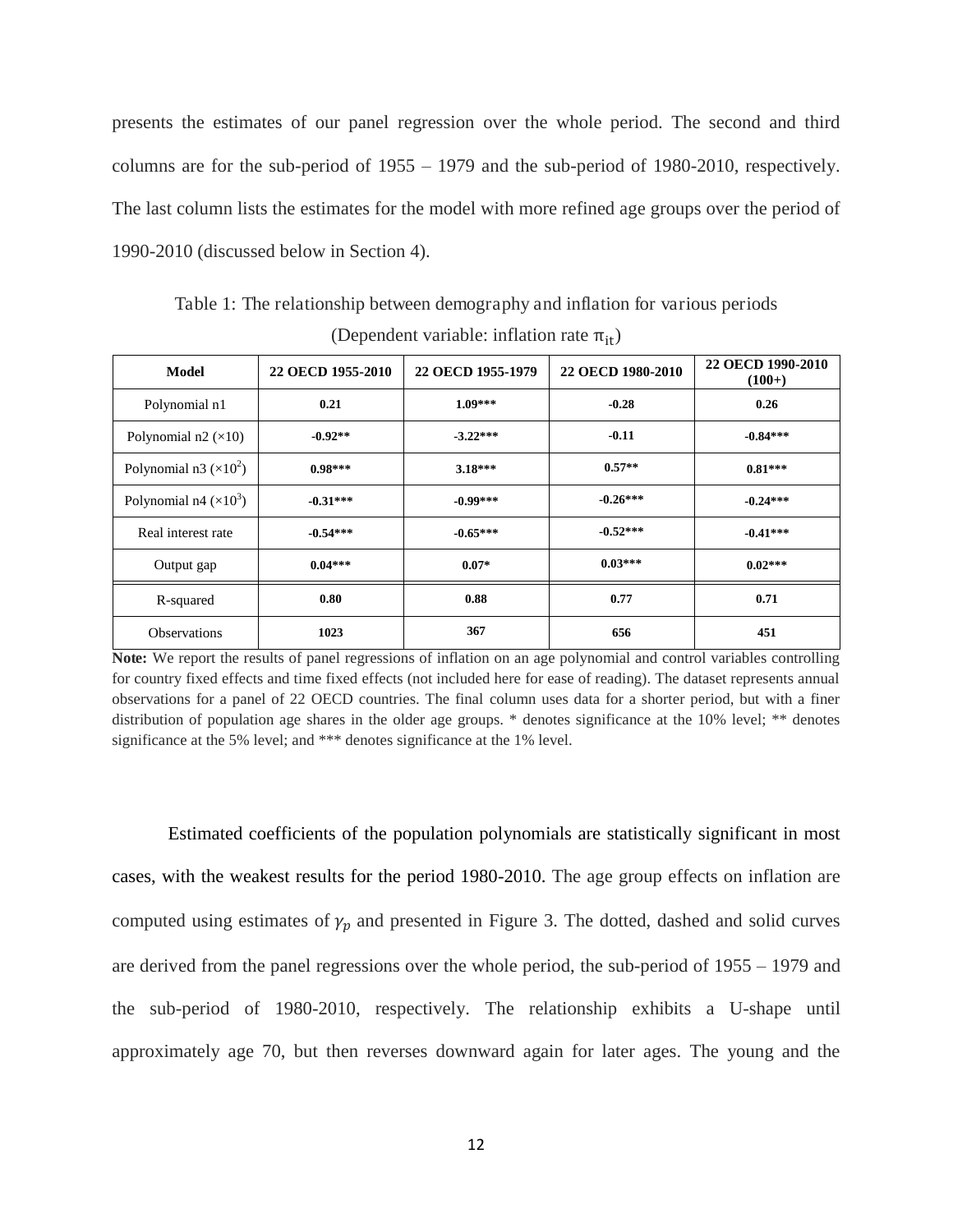younger old age groups have a positive impact on inflation, whereas the working age population and the older age groups have a negative effect.



Figure 3: Age group impacts on inflation: Complete data and sub-periods

**Note:** The dotted, dashed and solid curves are produced from the age polynomials in the panel regressions (Equation 3) over the whole period, the sub-period of 1955 – 1979 and the sub-period of 1980-2010, respectively.

Compared with the full period benchmark model (the dotted line), the effects in the two sub-periods appear more pronounced, but they follow roughly the same pattern.

In addition, in each regression, the real interest rate has a significant negative effect, while the output gap also affects inflation. These support the suggestion in Juselius and Takáts (2015) to include these variables as regressors.

#### **4 ANALYSIS OF THE VERY OLD**

From observing the relationship between the age patterns and inflation, it is reasonable to hypothesize that the "younger old" may be inflationary but the "older old" are deflationary. Since the U.N. population table does provide more refined demographic data for "older old"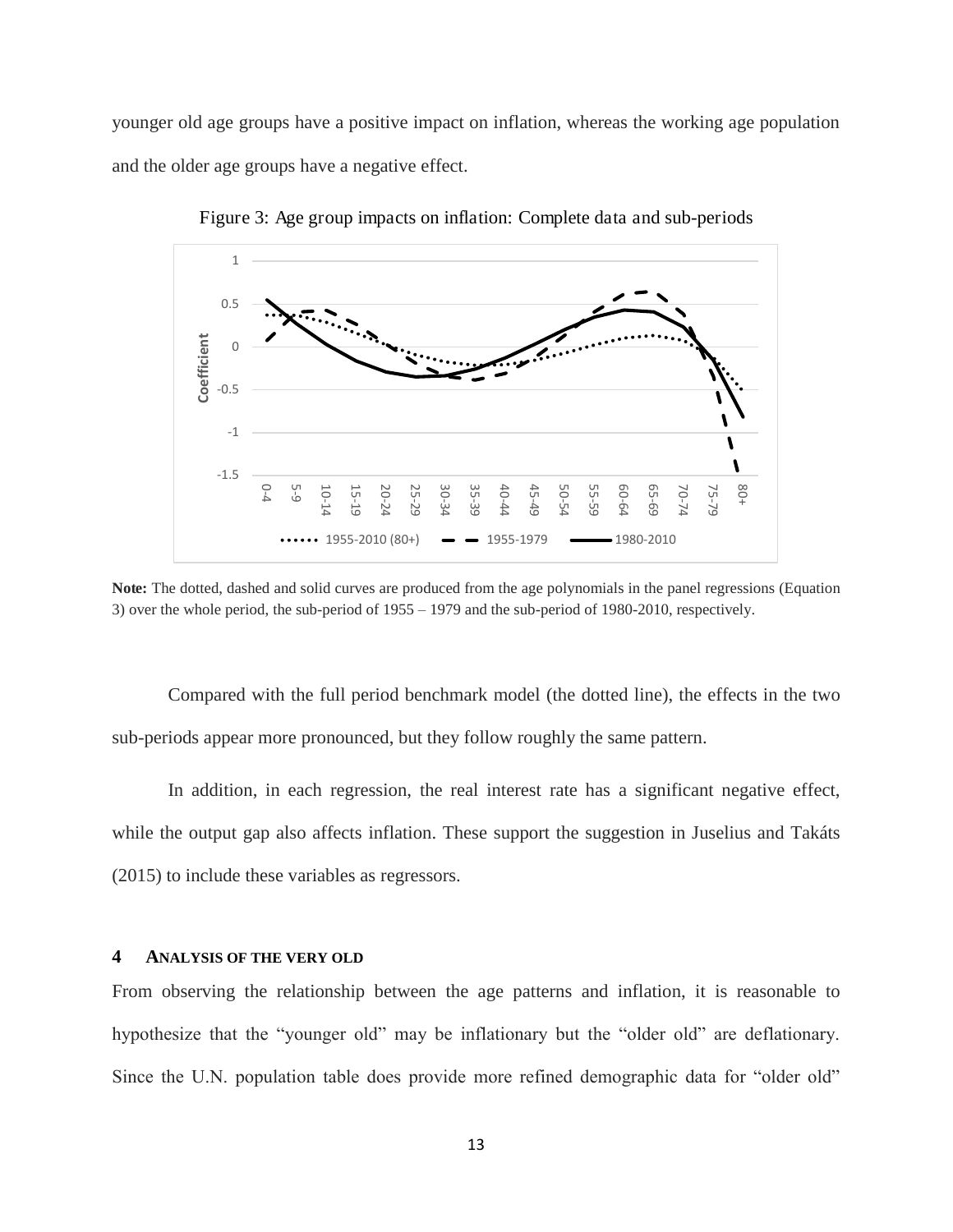from 1990, i.e. data on 80-84, 85-89, 90-94, 95-99, 100+ age groups, we can test the hypothesis using an OECD panel over the period of 1990 – 2010. The estimation results are listed in the last column of Table 1. All estimated coefficients are statistically significant, even though the use of the short period (1990 – 2010) decreases the explanatory power of the covariates.

Figure 4 shows the age group effects on inflation. The solid curve represents the age pattern derived from the new sub-period panel regression with finer demographic data. The dashed line is for the same sub-period panel but with the original age group definition. The dotted line is again for the benchmark model with full panel. From the graph, it is obvious that our hypothesis is supported. That is, for the old population, the older the age, the more deflationary the age group is. In addition, the U shape is less pronounced for the new sub-period panel.



Figure 4: Age group impacts on inflation: refined age groups

**Note:** The dotted and dashed curves are derived from the panel regressions over the whole period, the sub-period of 1990 – 2010, respectively. The solid curve represents the age pattern derived from the sub-period 1990-2010 panel regression with finer demographic data on people over 80 years old.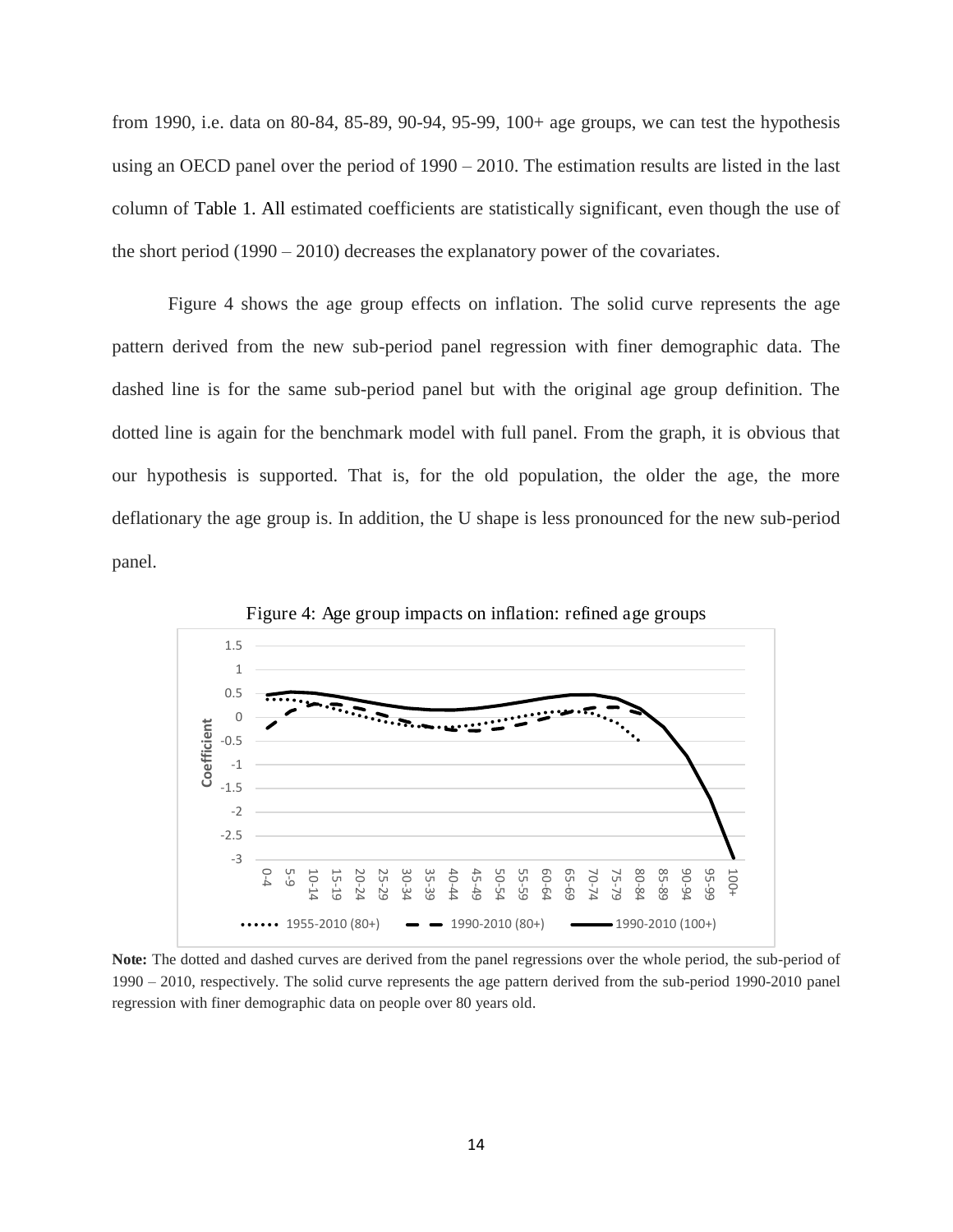It is important to recognise that period 1990-2010 was characterized by low and declining inflation, so although we include time fixed effects in the regression, the estimates over this period should be interpreted with caution. A referee has suggested that we seek more evidence of our hypothesis by conducting a further sub-period analysis, by breaking the sample into a higher inflation period (1955-1979) and a declining inflation period (1980-2010). To this end, we estimate further panel regressions of inflation on demographic structure, this time using shares of age groups as regressors. However, we break the older age group into two parts. The model specifications are as follows.

$$
\pi_{it} = \mu_i + \mu_t + s_{it}^{\mathcal{Y}} + s_{it}^{\mathcal{W}} + s_{it}^{\mathcal{Y}o} + s_{it}^{\mathcal{V}o} + \beta_1 r_{it} + \beta_2 \hat{y}_{it} + \varepsilon_{it}.
$$
\n<sup>(4)</sup>

where  $(s_{it}^{y}, s_{it}^{w}, s_{it}^{y0})$  are the shares of age groups in total population for the young (0-19), the working age (20-64), the younger old (65-74) and the very old (75+) respectively. The estimation results are presented in Table 2.

|                            |            | Sub-period 1955 - 1979 |           | Sub-period 1980 - 2010 |  |
|----------------------------|------------|------------------------|-----------|------------------------|--|
| Model                      | (1)        | (2)                    | (3)       | (4)                    |  |
| Share of young $(0-19)$    | 0.12       | $0.17***$              | $0.35***$ | $0.34***$              |  |
| Share of working (20-64)   | $-0.06$    | $-0.02$                | 0.03      | $-0.01$                |  |
| Share of young old (65-74) | $3.33***$  | 0.67                   | 0.18      | $0.58***$              |  |
| Share of very old $(75+)$  | $-5.70***$ | $-2.23**$              | $-0.48*$  | $-0.47**$              |  |
| Real interest rate         |            | $-0.63***$             |           | $-0.55***$             |  |
| Output gap                 |            | $0.08**$               |           | $0.03***$              |  |
| R-squared                  | 0.858      | 0.954                  | 0.833     | 0.882                  |  |
| <b>Observations</b>        | 550        | 367                    | 682       | 656                    |  |

Table 2: Demographic structure and inflation: Sub-period analysis

| (Dependent variable: inflation rate $\pi_{it}$ ) |  |  |
|--------------------------------------------------|--|--|
|--------------------------------------------------|--|--|

**Note:** We report the results of panel regressions (Equation 4) of inflation on shares of age groups and control variables, with fixed effects (not included here for ease of reading). The dataset represents annual observations for a panel of 22 OECD countries. \* denotes significance at the 10% level; \*\* denotes significance at the 5% level; and \*\*\* denotes significance at the 1% level.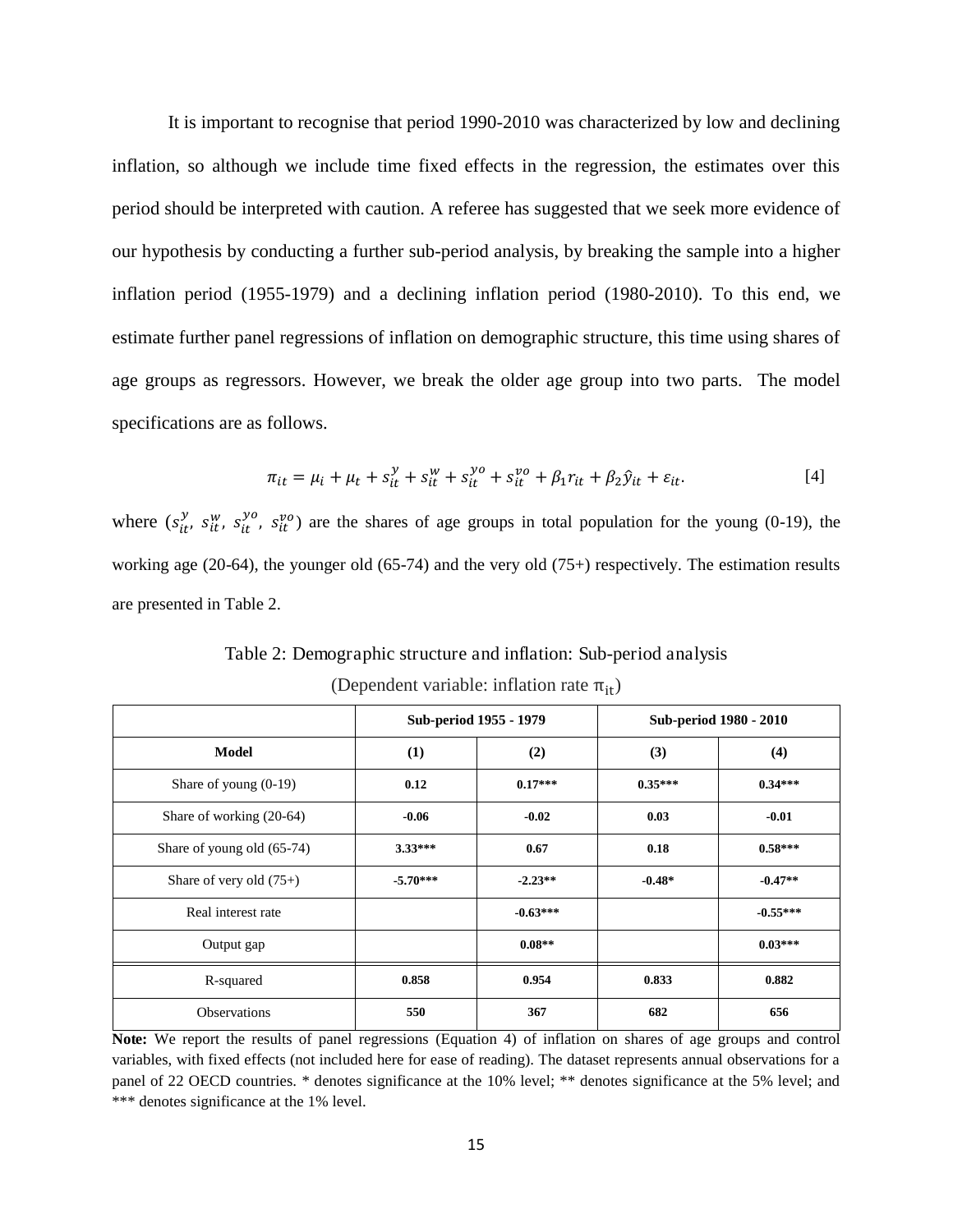For both periods, the share of the young old is associated with positive coefficients, although they are statistically significant in only two out of four cases. The coefficient on the share of the very old is significant and negative in all four regressions. In the sub-period 1955- 1979, controlling for the real interest rate and the output gap leads to a drop in the size of the estimate but it retains its significance. The estimate is still much larger than that in the sub-period 1980-2010. While controlling for conditions through the real interest rate and the output gap would plausibly reduce the size of the estimate in the first sub-period, the difference between the two sub-periods requires some consideration. One possible explanation for this difference is that both the level and variability of inflation were much higher in the first sub-period than the second. This is especially plausible because the regressions also include time fixed effects to control for factors such as the change in the relative size of the older age groups over time. Overall, we can see that the inclusion of the older age group helps in clarifying the association between age and inflation.

#### **5 VECTOR AUTOREGRESSIVE MODEL AND SUMMARY OF MAIN RESULTS**

We carry out additional work to incorporate dynamics in our analysis using a VAR model. While VAR is a more robust approach to use since it is model free, changes in data definitions affect the ability to model the cross-country panel time series in this way. After reviewing changes in methods in compiling the OECD data, there is only a relatively short period of data that we could use. Since we are investigating the long term impact of demographics, which may have low frequency impacts, the short period of consistent data is a limitation for this methodology. Hence, we use the results obtained from the VAR analysis mainly as a robustness check on our previous analysis.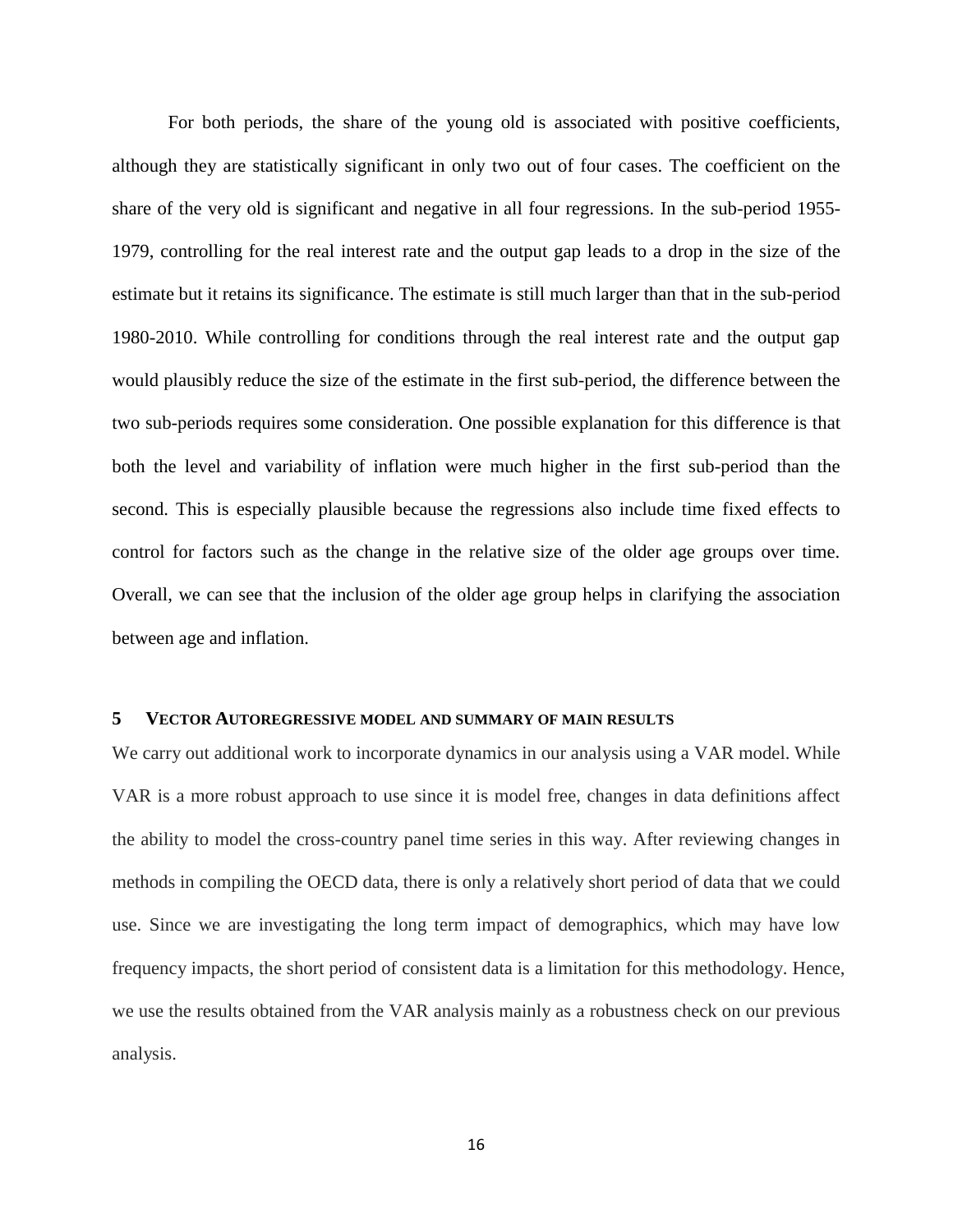The approach undertaken in this section has three important characteristics. First, we consider one year period and adopt a panel time-series approach to estimation of our VAR models. Second, we allow for interaction effects among a number of leading macroeconomic variables by estimating a VAR model instead of an individual equation. Third, we make no assumptions about the underlying economic processes and hence impose a minimal structure on the data.

#### **5.1 Data and econometric model**

The annual dataset covers the period 1999-2010 covering twenty countries. Because of differences in data sources, in this analysis Iceland has been added, but Korea, Portugal and Spain have been excluded.

The demographic data was obtained from the United Nations (2012). The annual data on savings and investment rates were calculated from Nominal GDP, Investment and Savings series obtained from the OECD (2012), which also supplied the data on hours worked. Annual data on policy rates and the Consumer Price Index (CPI) were obtained from the IMF (2012). Per-capita GDP growth rates were calculated from per-capita real GDP obtained from Penn World Tables 7.1.

We index country by *i* where,  $i = 1, 2, ..., N$ , and year by *t* where,  $t = 1, 2, ..., T$ . In the empirical analysis, we are faced with two challenging problems. First we have at our disposal a relatively small number of time-series observations at the annual frequency. Second for each country, we also have a large number of macroeconomic control variables which are low frequency and, hence, likely to be highly co-linear. Both factors can contribute to low precision of the parameter estimates of the panel-data VAR regressions. As a result, we decide on relatively coarse demographic proportions by ten-year age bands. Denote the share of age group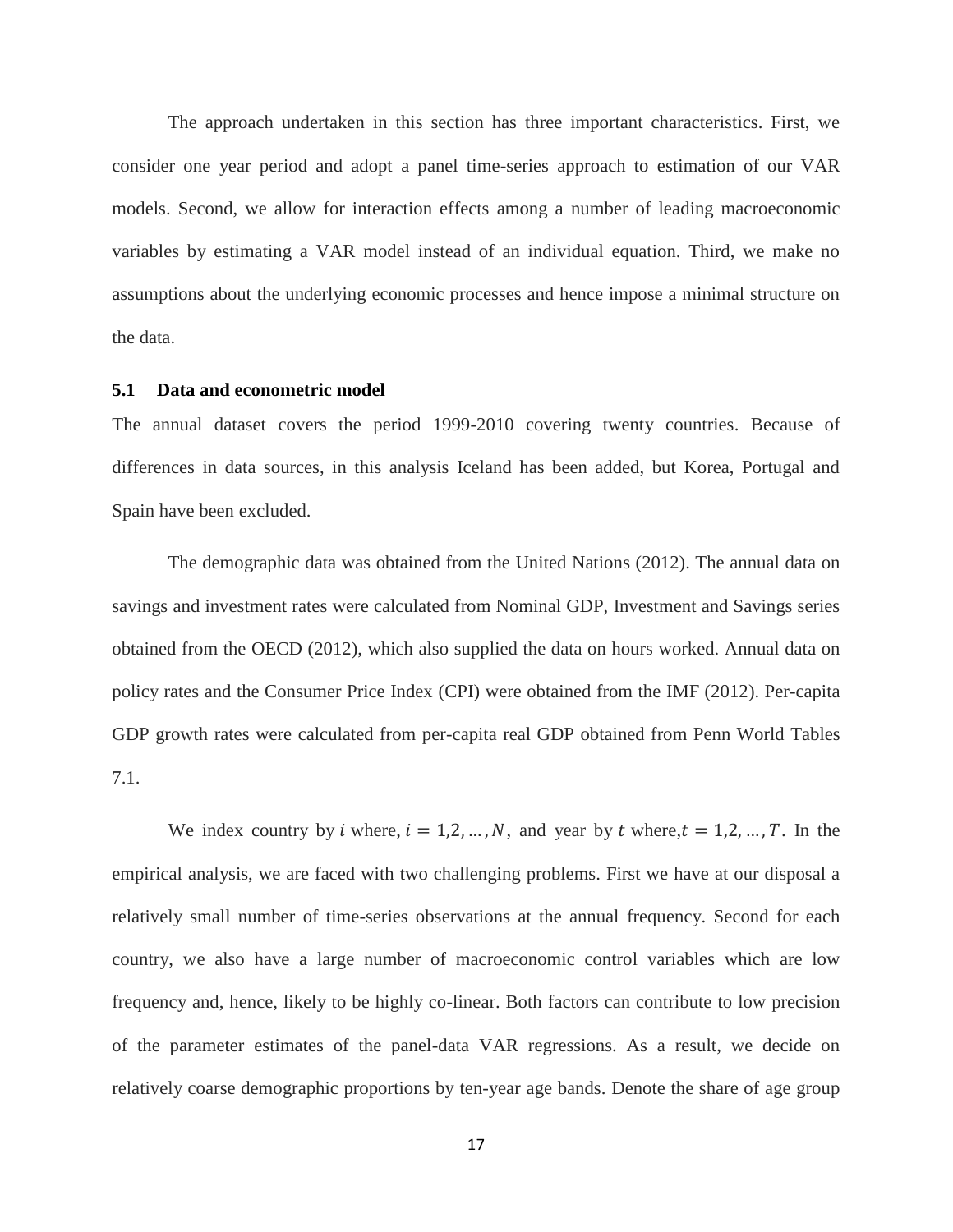$j = 0, 1, ..., 7(0 - 9, 10 - 19, 20 - 29, 30 - 39, 40 - 49, 50 - 59, 60 - 69, 70+)$  in total population by  $w_{jit}$  and suppose the effect on the variable of interest, say $x_{it}$ , takes the form:

$$
x_{it} = \alpha + \sum_{j=0}^{7} \delta_j w_{jit} + u_{it}.
$$

As  $\sum_{j=0}^{7} w_{jit} = 1$ , there is perfect collinearity among the demographic proportions if all the demographic shares are included. To deal with this, we restrict the coefficients to sum to 0, use  $w_{jit} - w_{\text{7it}}$  as explanatory variables and recover the coefficient of the oldest age group from  $\delta_7 = -\sum_{j=0}^6 \delta_j$ . We denote the 7 (j = 0,1, ...,6) elements' vector of  $w_{jit} - w_{7it}$  as  $W_{it}$ .

The six endogenous variables of the system are:

- 1. the growth rate of the real GDP,  $y_{it}$ ;
- 2. the share of investment in GDP, $I_{it}$ ;
- 3. the share of personal savings in GDP,  $S_{it}$ ;
- 4. the logarithm of hours worked<sup>11</sup>, $H_{it}$ ;
- 5. the nominal short interest rate, $R_{it}$ ; and
- 6. the rate of inflation,  $\pi_{it}$ .

 $\overline{a}$ 

We denote the vector of these six variables as  $Y_{it} = (y_{it}, I_{it}, S_{it}, H_{it}, R_{it}, \pi_{it})$ . The exogenous variables are:  $W_{it}$  and two lags of the logarithm of the real oil price.<sup>12</sup> We allow for intercept

 $11$ It is customary in empirical studies to take the logarithm of continuous variables in order to (i) stabilize the variance of the variables a bit, to capture potential nonlinearities in the variable; (ii) to render residuals more symmetrically distributed; and (iii) to facilitate interpretation of the coefficient estimates of parameters as elasticities.

<sup>&</sup>lt;sup>12</sup> The reason we use two lags on the oil price, rather than one, is because the second lag is statistically significantly different from 0.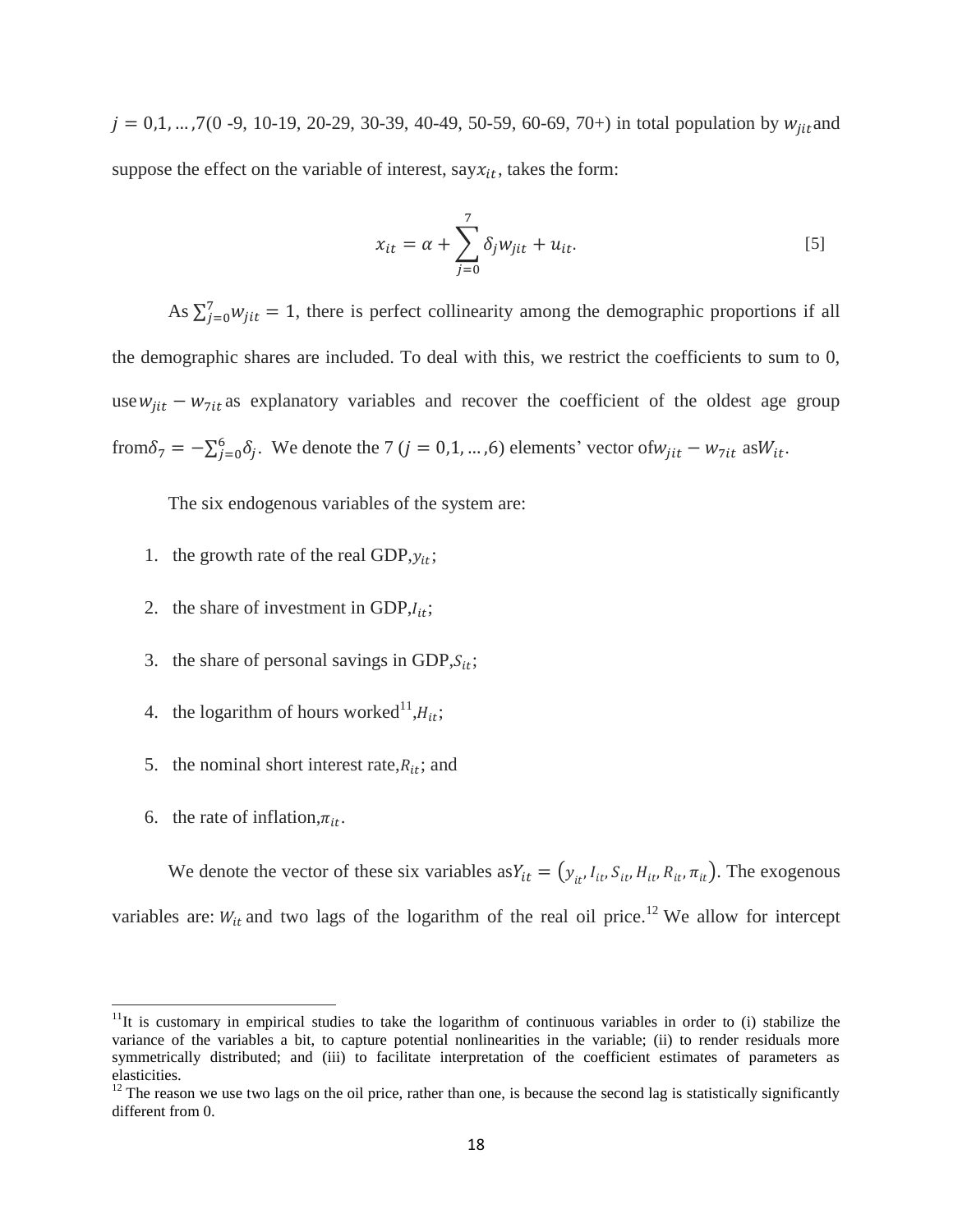heterogeneity through  $a_i$  but assume slope homogeneity and estimate a one-way fixed-effect augmented-panel VAR  $(2)$  of the form<sup>13</sup>:

$$
Y_{it} = a_i + A_1 Y_{i,t-1} + A_2 Y_{i,t-2} + DW_{it} + u_{it}.
$$

plus two lags of the oil price. In Equation  $[6]$ ,  $D$  is the matrix of coefficients of the demographic variables. The long-run moving equilibrium for the system is then given by:

$$
Y_{it}^* = (I - A_1 - A_2)^{-1} a_i + (I - A_1 - A_2)^{-1} D W_{it}.
$$
\n<sup>(7)</sup>

where  $(I - A_1 - A_2)^{-1}D$  captures the effect of the demographic variables. This reflects both the direct effect of demographics on each variable and the feedback between the endogenous variables. This allows, for instance, the effects of demography on savings to influence growth through the effect of savings on growth.

We can isolate the long-run contribution of demography to each variable in each country by:

$$
Y_{it}^D = (I - A_1 - A_2)^{-1} D W_{it}.
$$
\n<sup>(8)</sup>

This is the demographic attractor for the economic variables at any given time. In this analysis, we will examine the movements of elements of this vector,  $Y_{it}^D$ , over time, to indicate the contribution of demographics to the evolution of a particular variable in a particular country.

#### **5.2 Results of Panel-data VAR regressions**

 $\overline{a}$ 

We examine both the short and long term impacts. By exploring the D matrix of short term demographic impacts on the six endogenous variables, we find that the individual coefficients are not very well determined due to high collinearity among the variables in the VAR

 $13$  We use a VAR (2) specification primarily to allow for more flexible dynamics and to deal with potential nonstationarity. Moreover, working with a VAR (2) specification (instead of VAR(1) specification) reduces the potential of spurious regression although we believe that spurious regression is less of a problem in the panel data setting, in particular when the cross-section dimension is large relatively to the dimension of time series.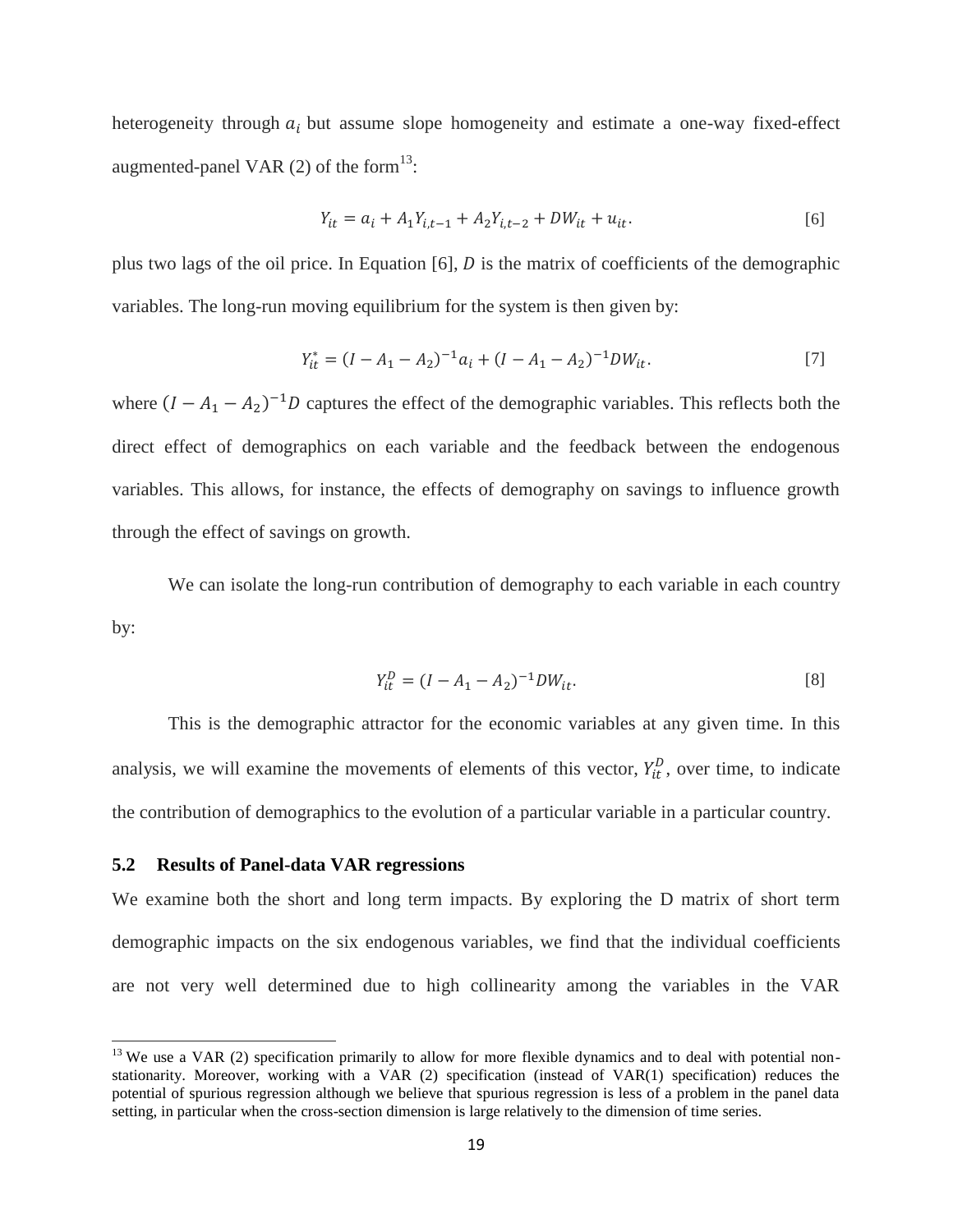specification. However, the hypothesis that the coefficients of the demographic variables are jointly not significantly different from zero is strongly rejected for all equations except hours worked (see Table 4 and Table 5).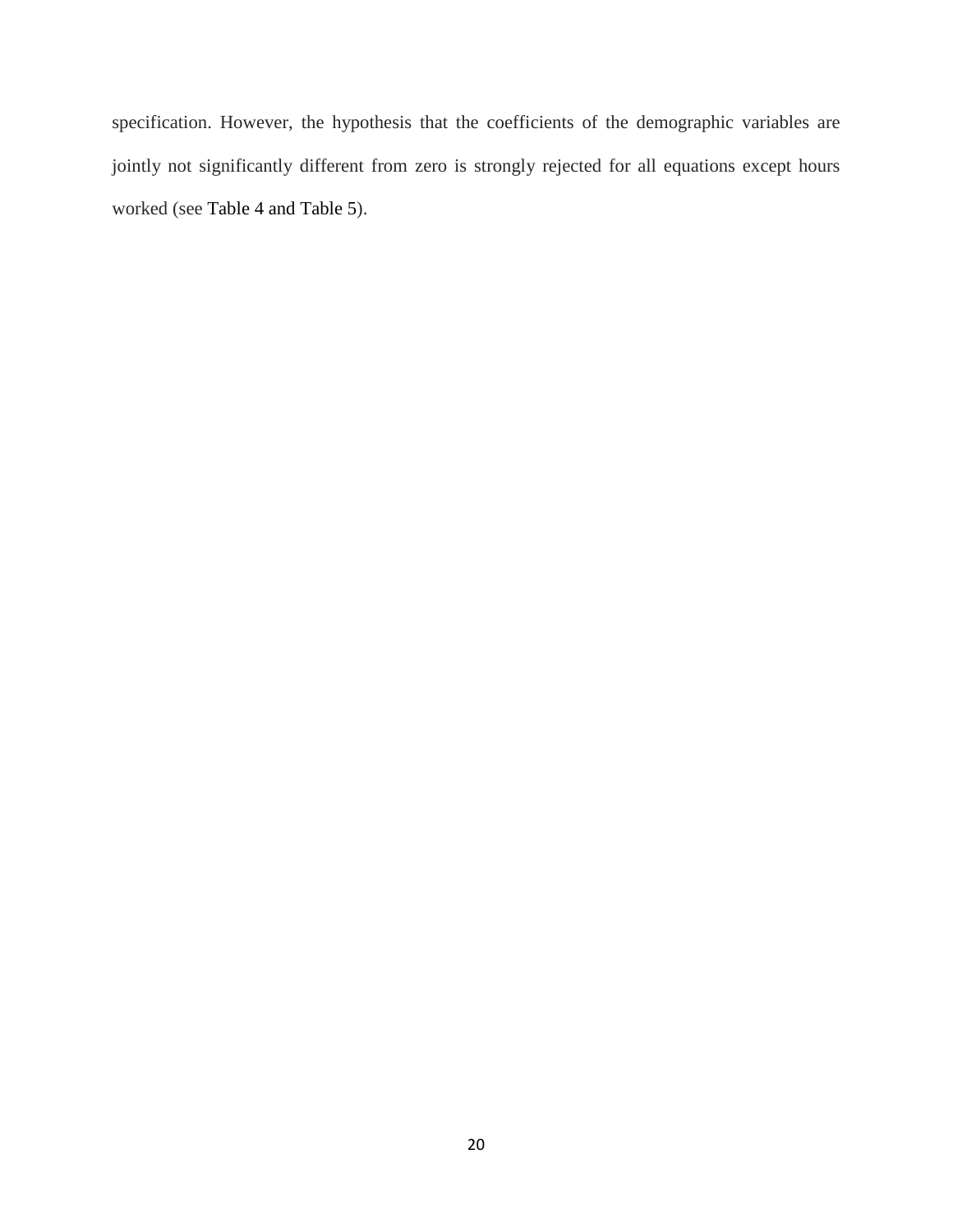|                        | GDP growth (y)  |          |            |                 | Share of investment (I) |            | Share of savings (S) |            |            |
|------------------------|-----------------|----------|------------|-----------------|-------------------------|------------|----------------------|------------|------------|
|                        | <b>Estimate</b> | Std. Err | $ t-stat $ | <b>Estimate</b> | Std. Err                | $ t-stat $ | <b>Estimate</b>      | Std. Err   | $ t-stat $ |
| $\mathcal{Y}_{t-1}$    | $0.277***$      | 0.058    | 4.775      | $0.138*$        | 0.041                   | 3.366      | $-0.071**$           | 0.051      | 0.062      |
| $I_{t-1}$              | $-0.310***$     | 0.116    | 2.672      | $0.929***$      | 0.072                   | 12.903     | 0.056                | 0.082      | 0.683      |
| $\boldsymbol{S}_{t-1}$ | 0.084           | 0.074    | 1.135      | 0.048           | 0.038                   | 1.263      | $0.954***$           | $0.057***$ | 16.737     |
| ${\cal H}_{t-1}$       | 0.027           | 0.015    | 1.800      | $-0.024$        | 0.018                   | 1.333      | $0.011*$             | 0.041      | 0.268      |
| $R_{t-1}$              | $-0.225$        | 0.101    | 2.228      | $-0.090$        | 0.029                   | 3.103      | $-0.052$             | 0.051      | $1.020\,$  |
| $\pi_{t-1}$            | $-0.063*$       | 0.051    | 1.235      | 0.021           | 0.041                   | 5.122      | 0.013                | 0.032      | 0.406      |
| $\mathcal{Y}_{t-2}$    | $0.011***$      | 0.037    | 0.297      | $0.062***$      | 0.032                   | 1.937      | $-0.047$             | 0.042      | 1.119      |
| $I_{t-2}$              | 0.059           | 0.011    | 5.364      | $-0.194$        | 0.048                   | 4.042      | $-0.203*$            | $0.082**$  | 2.476      |
| $S_{t-2}$              | $-0.065$        | 0.060    | 1.083      | $-0.051$        | 0.029                   | 1.759      | $-0.210$             | $0.075***$ | 2.800      |
| ${\cal H}_{t-2}$       | $-0.009$        | 0.065    | 0.138      | 0.047           | 0.035                   | 1.343      | $-0.129*$            | $0.040***$ | 3.225      |
| $\boldsymbol{R}_{t-2}$ | $-0.062$        | 0.012    | 5.167      | $-0.021$        | 0.031                   | 0.677      | $-0.064*$            | 0.041      | 1.561      |
| $\pi_{t-2}$            | $-0.052*$       | 0.014    | 3.714      | $-0.012*$       | 0.041                   | 0.293      | 0.020                | 0.022      | 0.909      |
| $POL_{t-1}$            | $-0.019***$     | 0.014    | 1.357      | 0.003           | 0.000                   | 2.717      | $-0.011$             | $0.000**$  | 2.245      |
| $POL_{t-2}$            | 0.021           | 0.015    | 0.140      | $0.001***$      | 0.000                   | 1.988      | 0.001                | $0.000*$   | 1.929      |
| $\delta_0$             | $-0.029$        | 0.081    | 0.358      | $0.062*$        | 0.041                   | 1.512      | $-0.065**$           | 0.072      | 0.903      |
| $\delta_1$             | 0.217           | 0.101    | 2.148      | $-0.040$        | 0.051                   | 0.784      | 0.139                | 0.052      | 2.673      |
| $\delta_2$             | 0.182           | 0.071    | 2.563      | $0.093*$        | 0.030                   | 3.100      | 0.020                | 0.063      | 0.317      |
| $\delta_3$             | $-0.004*$       | 0.006    | 0.667      | $-0.067**$      | 0.041                   | 1.634      | $0.102***$           | 0.083      | 1.229      |
| $\delta_4$             | 0.040           | 0.082    | 0.488      | 0.010           | 0.040                   | 0.250      | 0.124                | $0.073*$   | 1.700      |
| $\delta_5$             | 0.045           | 0.082    | 0.549      | $0.040\,$       | 0.051                   | 0.784      | $0.210*$             | $0.010**$  | 2.100      |
| $\delta_6$             | $-0.000$        | 0.101    | 0.004      | 0.230           | 0.101                   | 2.277      | 0.031                | 0.102      | 0.304      |
| $\delta_7$             | $-0.455$        |          |            | $-0.240$        |                         |            | $-0.314$             |            |            |
| $\mathbb{R}^2$         | 0.29            |          |            | 0.79            |                         |            | 0.70                 |            |            |
| $Pr(\delta_i = 0)$     | 0.000           |          |            | 0.00            |                         |            | 0.000                |            |            |
| OBS                    | 238             |          |            | 238             |                         |            | 238                  |            |            |

Table 4: VAR Results for Growth, Investment and Savings

**Note:** 1. The row for  $Pr(\delta_j = 0)$  reports the joint significance of the 7 demographic variables in the equation. 2. \* denotes significance at the 10% level; \*\* denotes significance at the 5% level; and \*\*\* denotes significance at the 1% level.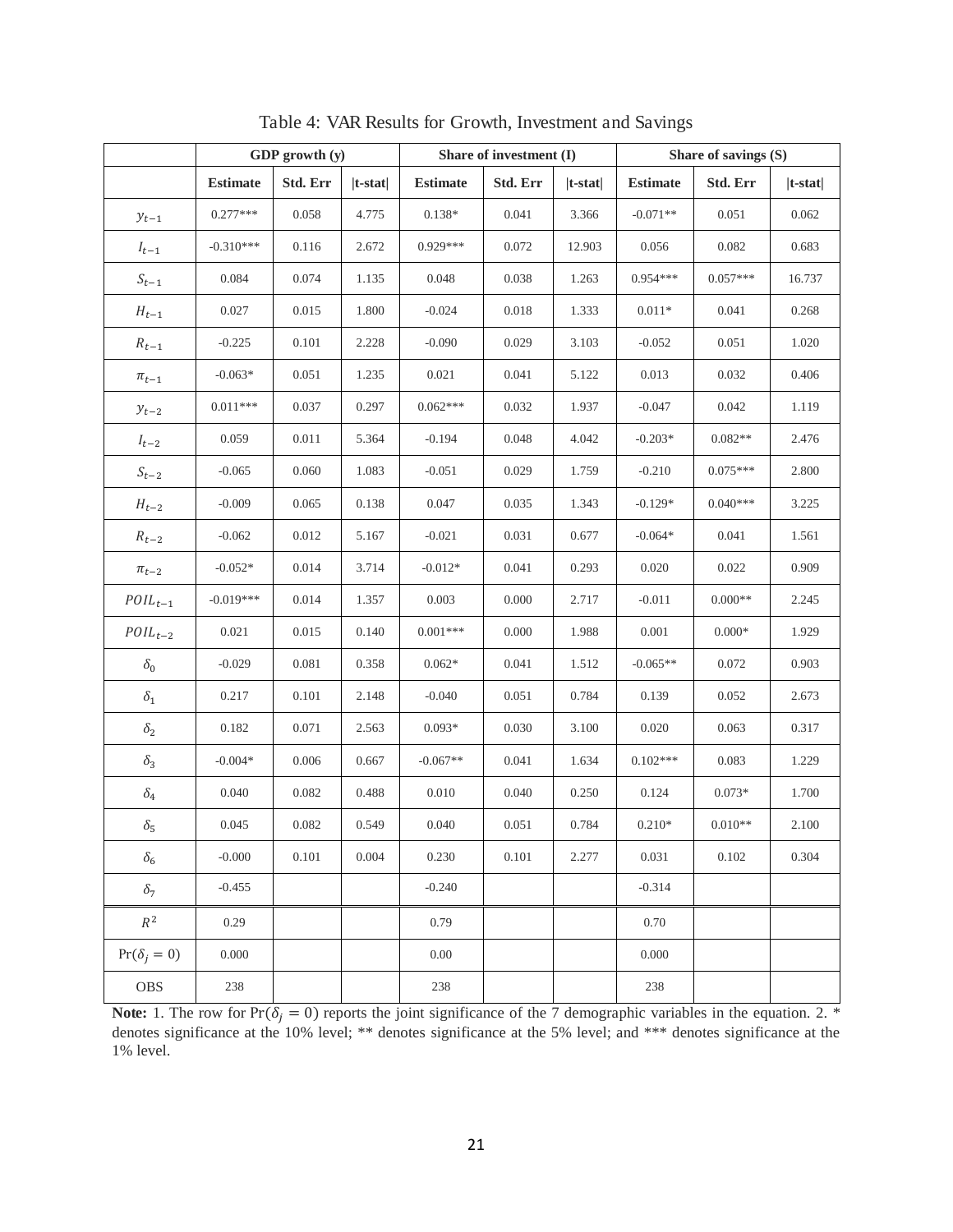|                        | Log of hours $(H)$ |          |            |                 | Nominal interest rate (R) |            | Inflation $(\pi)$ |            |            |
|------------------------|--------------------|----------|------------|-----------------|---------------------------|------------|-------------------|------------|------------|
|                        | <b>Estimate</b>    | Std. Err | $ t-stat $ | <b>Estimate</b> | Std. Err                  | $ t-stat $ | <b>Estimate</b>   | Std. Err   | $ t-stat $ |
| $y_{t-1}$              | $0.204***$         | 0.041    | 4.976      | 0.150           | 0.162                     | 0.926      | $0.252***$        | 0.084      | 3.000      |
| $I_{t-1}$              | 0.002              | 0.081    | 0.025      | $-0.195$        | 0.168                     | 1.161      | $-0.390**$        | 0.170      | 2.294      |
| $\boldsymbol{S}_{t-1}$ | 0.064              | 0.040    | 1.600      | $0.006*$        | 0.063                     | 0.095      | 0.031             | 0.182      | 0.170      |
| ${\cal H}_{t-1}$       | 1.128***           | 0.055    | 20.509     | $0.241***$      | 0.049                     | 4.918      | $0.153*$          | 0.072      | 2.100      |
| $R_{t-1}$              | $-0.140$           | 0.032    | 4.375      | 0.033           | 0.378                     | 0.087      | $-0.123***$       | 0.155      | 0.793      |
| $\pi_{t-1}$            | 0.010              | 0.031    | 0.322      | 0.124           | 0.132                     | 0.939      | $0.541*$          | $0.227**$  | 2.383      |
| $y_{t-2}$              | 0.041              | 0.033    | 1.242      | $0.062*$        | 0.034                     | 1.823      | 0.133             | 0.083      | 1.602      |
| $I_{t-2}$              | $-0.083$           | 0.091    | 0.912      | 0.209           | 0.206                     | 1.015      | 0.573             | 0.408      | 1.404      |
| $S_{t-2}$              | $-0.062$           | 0.039    | 1.589      | $-0.038$        | 0.054                     | 0.703      | 0.040             | 0.084      | 0.476      |
| ${\cal H}_{t-2}$       | $-0.192***$        | 0.045    | 4.267      | $0.386*$        | 0.214                     | 1.800      | $-0.159$          | $0.077**$  | 2.467      |
| $R_{t-2}$              | $-0.002$           | 0.032    | 0.062      | $0.383*$        | 0.211                     | 1.815      | $-0.048$          | 0.122      | 0.393      |
| $\pi_{t-2}$            | 0.021              | 0.040    | 0.525      | $-0.071**$      | 0.031                     | 2.290      | 0.019             | 0.047      | 0.404      |
| $\mathit{POIL}_{t-1}$  | $-0.010***$        | 0.003    | 3.333      | $-0.011$        | 0.003                     | 0.367      | $-0.018***$       | 0.002      | 9.000      |
| $\mathit{POIL}_{t-2}$  | $0.010***$         | 0.003    | 3.333      | 0.001           | 0.003                     | 0.333      | $0.018***$        | 0.012      | 1.500      |
| $\delta_0$             | $-0.010$           | 0.073    | 0.136      | $0.161***$      | 0.011                     | 14.636     | 0.460             | $0.017***$ | 27.059     |
| $\delta_1$             | $-0.070$           | 0.082    | 0.853      | 0.041           | 0.091                     | 0.450      | 0.100             | 0.158      | 0.633      |
| $\delta_2$             | $0.060*$           | 0.064    | 0.937      | $-0.040$        | 0.061                     | 0.656      | $-0.140$          | 0.129      | 1.085      |
| $\delta_3$             | 0.090              | 0.065    | 1.384      | $-0.181$        | 0.121                     | 1.496      | $-0.450$          | $0.210**$  | 2.143      |
| $\delta_4$             | 0.020              | 0.062    | 0.323      | $-0.090$        | 0.110                     | 0.818      | $-0.261$          | 0.203      | 1.286      |
| $\delta_5$             | 0.120              | 0.094    | 1.277      | 0.070           | 0.151                     | 0.463      | $-0.041$          | $0.211*$   | 0.194      |
| $\delta_6$             | 0.090              | 0.091    | 0.989      | $0.220*$        | 0.131                     | 1.679      | 0.181             | 0.293      | 0.618      |
| $\delta_7$             | $-0.240$           |          |            | 0.200           |                           |            | 0.151             |            |            |
| $\mathbb{R}^2$         | 0.95               |          |            | 0.89            |                           |            | 0.87              |            |            |
| $Pr(\delta_i = 0)$     | 0.101              |          |            | 0.001           |                           |            | 0.001             |            |            |
| <b>OBS</b>             | 238                |          |            | 238             |                           |            | 238               |            |            |

Table 5: VAR Results for Hours, Interest Rate and Inflation

**Note:** 1. The row forPr $(\delta_i = 0)$  reports the joint significance of the 7 demographic variables in the equation. 2. \* denotes significance at the 10% level; \*\* denotes significance at the 5% level; and \*\*\* denotes significance at the 1% level.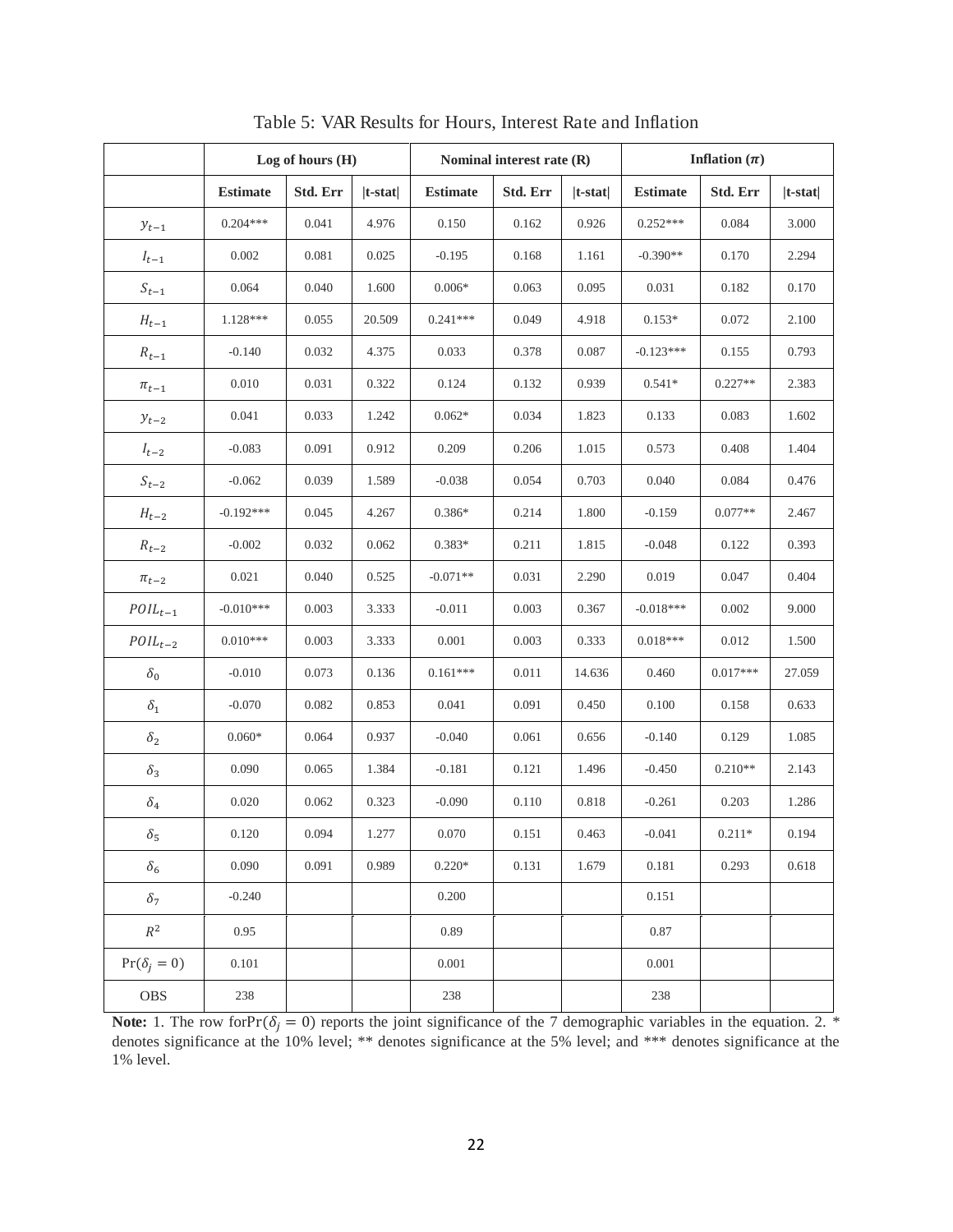Note that the estimate of the coefficient  $\delta_6$  (age group 60-69) on growth rate y is not significantly negative, and that on the oldest age group  $(\delta_7 = -\sum_{j=0}^{6} \delta_j)$  is negative at -0.455, although it is not statistically significant. That is, an increase in the share of old age group (70+) appears to induce a negative impact on economic growth rate. This is consistent with the conclusion given in Bloom et al. (2010), which analyses the implications of population aging for economic growth. They argue that for OECD countries, projected aging population causes drops in both labor force participation and labor-force-to-population ratios and therefore suggests modest declines in the pace of economic growth.

In theory, we would expect that the demographic structure has significant impacts on hours worked. That it does not in our empirical results may indicate that there are likely to be offsetting adjustments in the labor force participation rates. Generally the results are plausible, although there are some unexpected results. For instance there is a negative effect of the 30-39 age group on growth and a positive effect of teenagers on savings and of the 60-69 years group on investment.

Table 6 gives the  $(I - A_1 - A_2)^{-1}D$  matrix. By comparison, we note that by allowing for rich dynamics and interactions among the macroeconomic variables, the long-run effects are found to be much larger. In particular, we notice that the effect on hours is markedly more pronounced in our empirical results, perhaps due to this variable being highly persistent over time. The VAR analysis supports the U-shape hypothesis found in Juselius and Takáts (2015, 2016a, 2016b) and in our results. However, the lack of statistical significance of parameters again supports the motivation of our analysis in including older age groups to clarify the relation between demographic structure and inflation.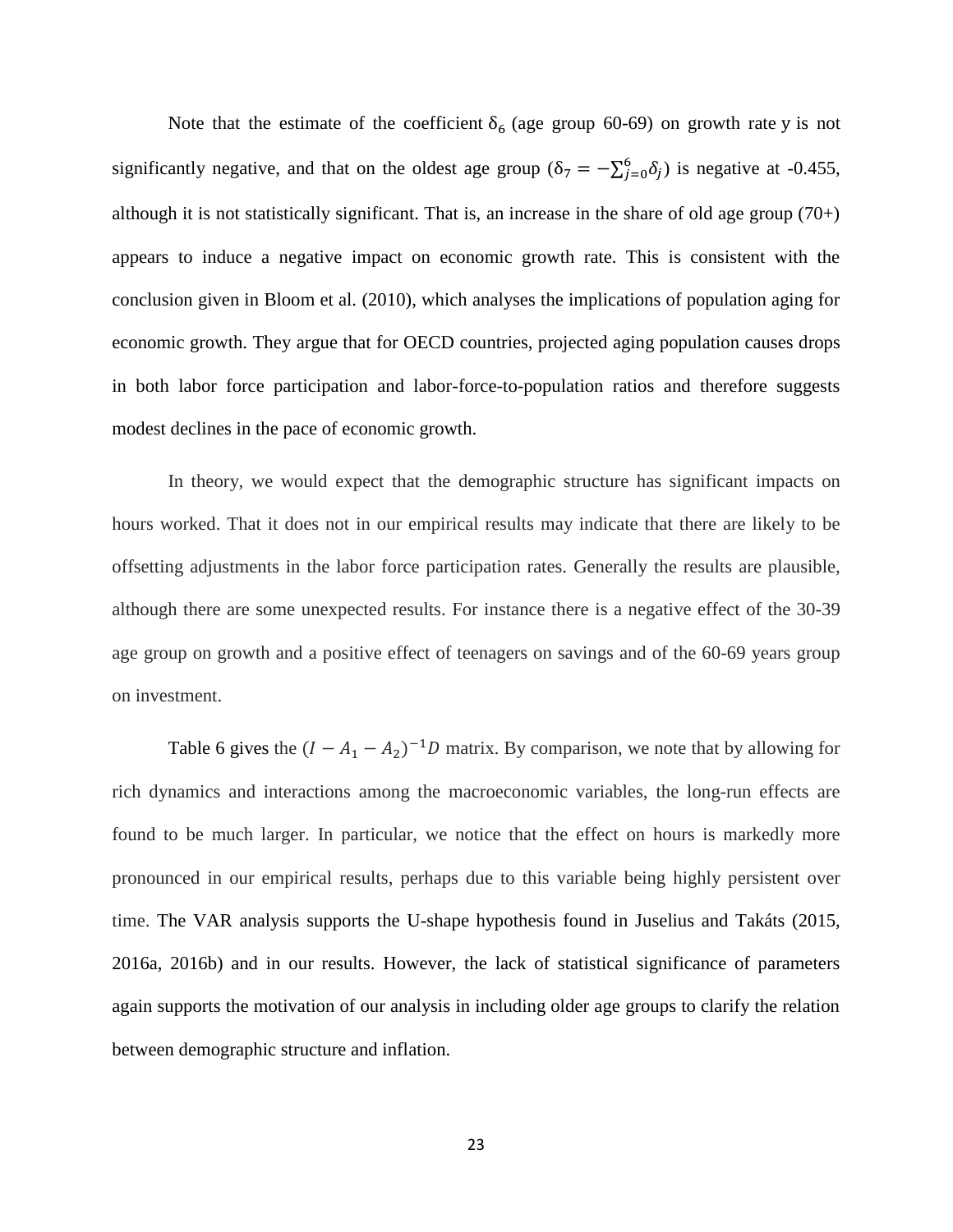|            | y<br>(GDP growth) | (share of invest) | S<br>(share of<br>saving) | H<br>(log of hours) | $\bf{R}$<br>(nominal int) | $\pi$<br>(inflation) |
|------------|-------------------|-------------------|---------------------------|---------------------|---------------------------|----------------------|
| $\delta_0$ | $-0.267$          | $-0.190$          | $-0.185$                  | $-0.109$            | 0.575                     | 0.975                |
| $\delta_1$ | 0.268             | $-0.170$          | 0.591                     | $-0.420$            | 0.281                     | 0.518                |
| $\delta_2$ | 0.088             | 0.432             | $-0.246$                  | 0.535               | 0.432                     | $-0.213$             |
| $\delta_3$ | 0.112             | $0.231*$          | 0.361                     | 1.864               | $-0.540$                  | $-1.002$             |
| $\delta_4$ | 0.082             | 0.049             | 0.411                     | 0.610               | $-0.553$                  | $-0.584$             |
| $\delta_5$ | $-0.037$          | 0.139             | 0.802                     | 0.822               | 0.261                     | $-0.1341$            |
| $\delta_6$ | $-0.314$          | 0.310             | $-0.141$                  | $-1.015$            | 0.470                     | 0.172                |
| $\delta_7$ | 0.0611            | $-1.021$          | $-1.538$                  | $-1.433$            | $-0.755$                  | 0.043                |

Table 6: Long-Run Demographic Impact: Variable Values by Age Group

**Note:** 1. \* denotes significance at the 10% level

 $\overline{a}$ 

The VAR analysis also enables us to perform further country-specific analysis. We consider how the results obtained in our study may shed some light on the question of whether the baby boomers squandered the demographic dividend. For this purpose, we conduct a counterfactual analysis. Table 7 shows, for the countries with available data, the impact on the six variables of the change in demographic structure between 1970 when the baby boomers were participating in the labor market, and 2010, when they were approaching retirement.<sup>14</sup> This is calculated using Equation [7] and the long-run estimates from the one way fixed effect model (Equation [6]).

<sup>&</sup>lt;sup>14</sup> Note that only for the purpose of conducting a counterfactual exercise do we include observations starting from 1970 in our empirical analysis. In all other analysis, the estimation starts from 1999. This is because our experiment suggests that the panel-data VAR regressions exhibit major structural instabilities when the earlier samples from 1970 to 1998 are included in the estimation, producing highly biased estimates of the parameters.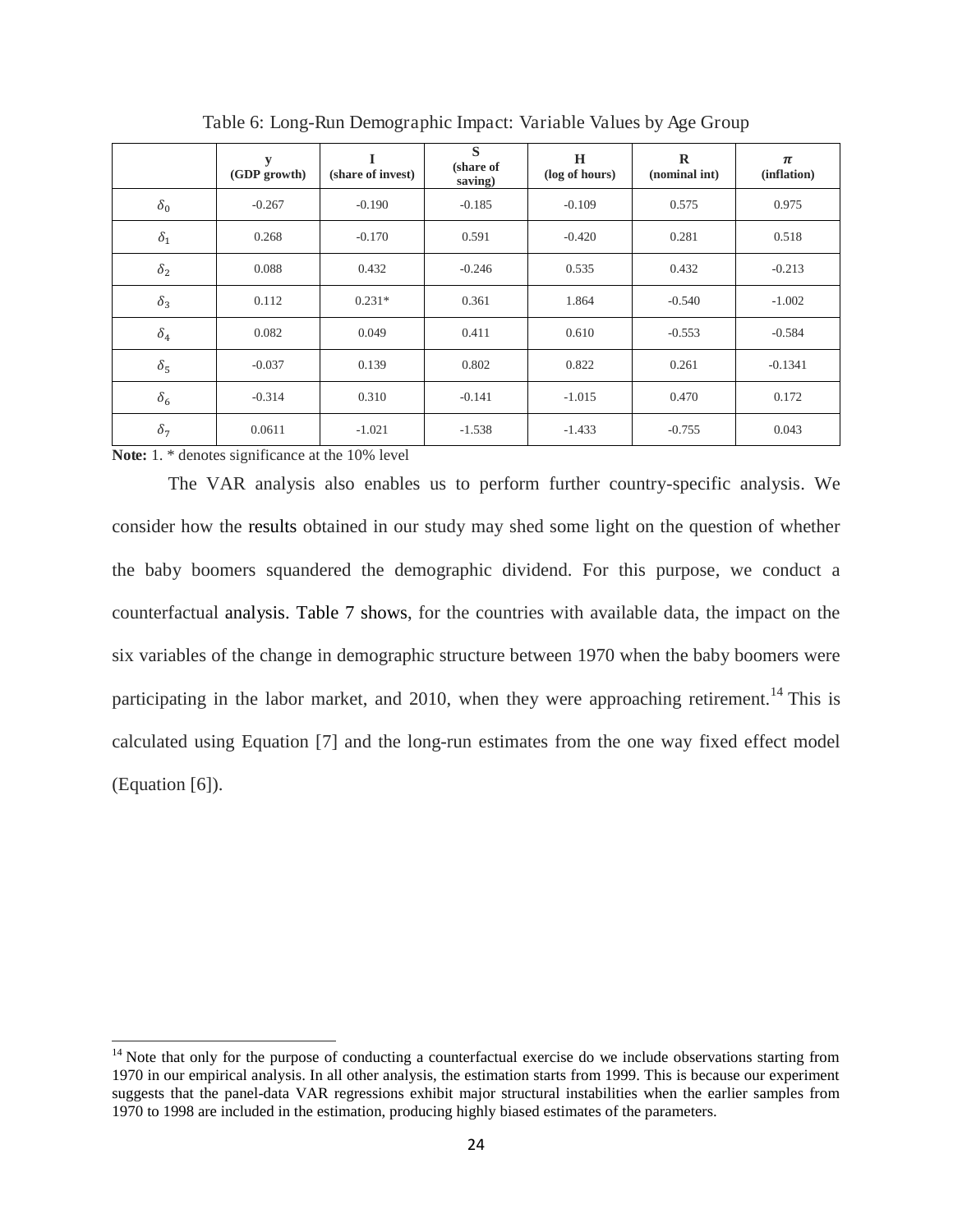|                      | $\mathbf y$<br>(GDP growth) | T<br>(share of invest) | $\overline{\mathbf{s}}$<br>(share of saving) | $\overline{\mathbf{H}}$<br>(log of hours) | $\mathbf R$<br>(nominal int) | $\pmb{\pi}$<br>(inflation) |
|----------------------|-----------------------------|------------------------|----------------------------------------------|-------------------------------------------|------------------------------|----------------------------|
| Australia            | $-0.357$                    | $-0.174$               | $-4.336$                                     | 7.829                                     | $-7.911$                     | $-11.816$                  |
| Austria              | 1.448                       | $-0.555$               | $-0.879$                                     | 11.041                                    | $-9.522$                     | $-11.895$                  |
| Belgium              | 0.183                       | $-2.579$               | $-4.962$                                     | 4.187                                     | $-7.059$                     | $-7.250$                   |
| Canada               | $-1.251$                    | $-0.655$               | $-3.922$                                     | 11.694                                    | $-9.639$                     | $-15.141$                  |
| Denmark              | $-0.496$                    | $-1.781$               | $-1.833$                                     | 1.758                                     | $-5.675$                     | $-6.256$                   |
| Finland              | $-1.750$                    | $-4.393$               | $-9.207$                                     | $-3.667$                                  | $-7.590$                     | $-7.433$                   |
| France               | $-0.261$                    | $-2.498$               | $-4.292$                                     | 3.896                                     | $-6.580$                     | $-7.627$                   |
| Germany              | 1.404                       | $-7.101$               | $-10.007$                                    | $-8.796$                                  | $-12.773$                    | $-9.584$                   |
| Greece               | 0.215                       | $-3.587$               | $-9.478$                                     | 5.017                                     | $-11.058$                    | $-11.411$                  |
| Iceland              | $-0.18340$                  | 2.065                  | $-0.752$                                     | 16.220                                    | $-8.736$                     | $-14.764$                  |
| Ireland              | 0.830                       | 5.093                  | 0.934                                        | 22.338                                    | $-9.908$                     | $-17.299$                  |
| Italy                | 0.105                       | $-5.575$               | $-11.659$                                    | 1.1865                                    | $-11.069$                    | $-11.576$                  |
| Japan                | $-2.884$                    | $-10.418$              | $-17.562$                                    | $-16.961$                                 | $-9.913$                     | $-7.166$                   |
| Netherlands          | $-0.751$                    | $-0.852$               | $-2.051$                                     | 5.855                                     | $-7.690$                     | $-10.916$                  |
| New Zealand          | 0.018                       | 0.883                  | $-3.149$                                     | 13.266                                    | $-9.063$                     | $-13.647$                  |
| Norway               | 0.455                       | 0.095                  | $-0.817$                                     | 9.392                                     | $-6.475$                     | $-9.083$                   |
| Sweden               | $-0.052$                    | $-3.631$               | $-4.885$                                     | $-1.390$                                  | $-5.488$                     | $-4.262$                   |
| Switzerland          | 0.240                       | $-2.626$               | $-3.188$                                     | 3.862                                     | $-8.473$                     | $-9.169$                   |
| United Kingdom       | 0.985                       | $-1.32$                | $-4.075$                                     | 5.238                                     | $-8.327$                     | $-8.425$                   |
| <b>United States</b> | $-0.686$                    | 0.822                  | $-2.501$                                     | 9.120                                     | $-6.426$                     | $-10.331$                  |

Table 7: Difference in Predicted Impact of Demographic Factors between 1970 and 2010 (in percentage points, except H where it is a percentage)

**Note:** This was calculated by applying the estimated long-run demographic coefficients to the demographic structure in each country as it was in 1970 and in 2010, and subtracting the result of the former from the latter. Updated April 20, 2015 to include Germany based on same parameter estimates as used for other countries.

The estimated impact of demographic changes on inflation varies across countries. We find that the estimated impact of demographic changes on both the interest rate and inflation is strongly negative and of quite similar orders of magnitude, consistent with real interest rate effects. Since the 1970s was the decade when the baby boomers entered the labor force strongly, we might have expected the supply-side effect to be deflationary, the arrival of such a large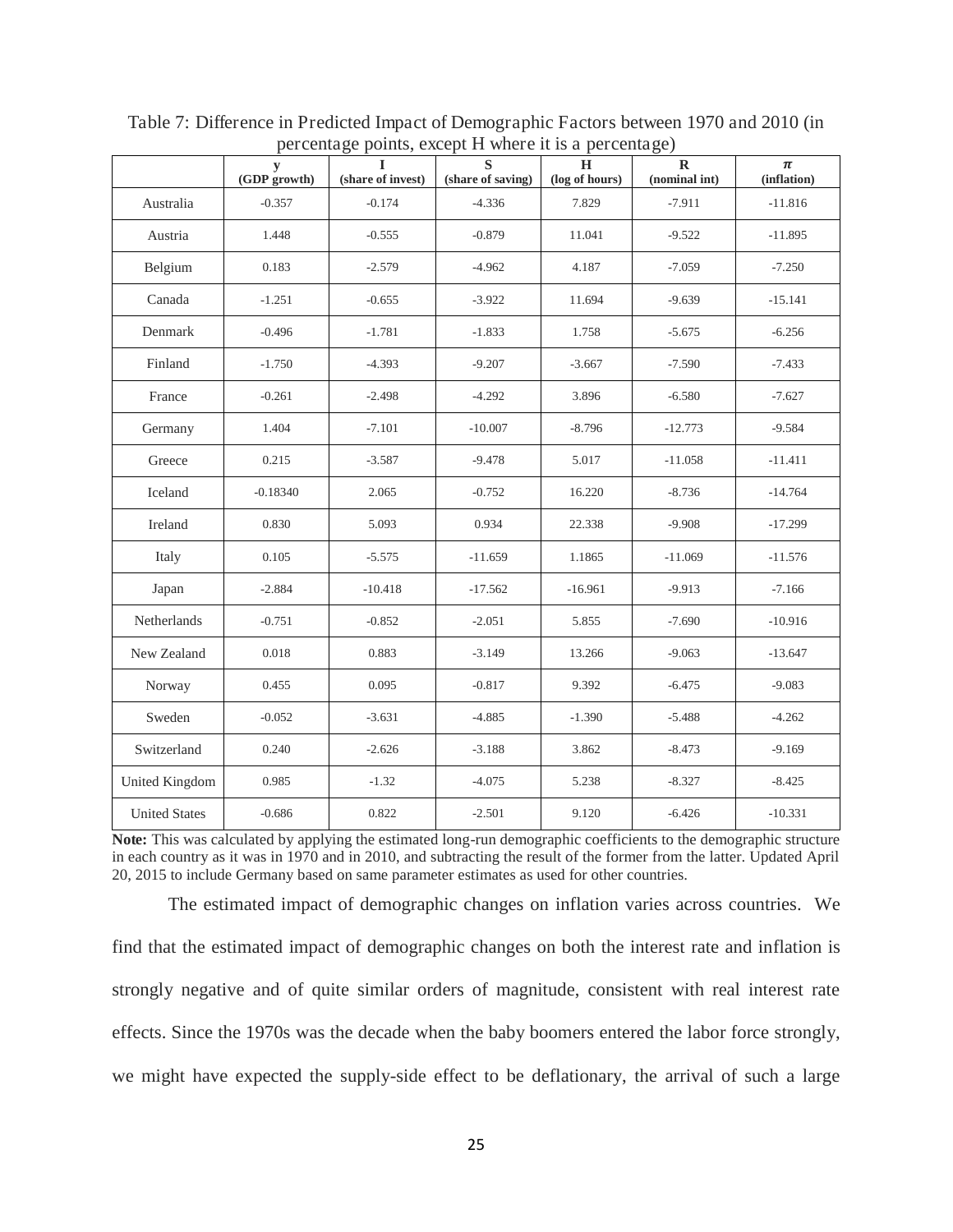cohort depressing wages, but the demand-side effects might have been inflationary. Although both interest rates and inflation are expected to be higher around 1970 than in2010, the change over the period is not expected to be as large as predicted by demographic factors. However, caution regarding the actual, as opposed to the relative, magnitude is warranted, because the twoway fixed-effects estimates suggest that the demographic effects on these two variables might be overstated.

We further tested the robustness of our results with respect to the selected countries by re-estimating the specification in the panel-data VAR (2) regression on a dataset with each country excluded in turn. We obtain results that are relatively stable with respect to these exclusions, as are the tests as to whether the demographic variables are significant in each equation.

We also performed a number of other robustness checks with respect to the matrix of correlations between residuals, the presence of trends in the data, and removal of time effects. The results of these checks were all satisfactory. They are not reported here for the sake of brevity, but are available on request.

The panel VAR analysis had several limitations. Firstly, the short period of data necessitated analysis at the annual frequency, though it would be reasonable to assume that demography affects the economy in more subtle ways over longer periods of time. Secondly, both age structure and inflation exhibit long memory and there is a risk of detecting spurious relationships if the possibility of co-integration is not properly tested. Thirdly, estimation of the coefficients of low frequency and highly collinear determinants is highly sensitive to the specification of the model and the estimation method used. Lastly, although the proportions in each age group are plausibly exogenous, the other leading macroeconomic variables in the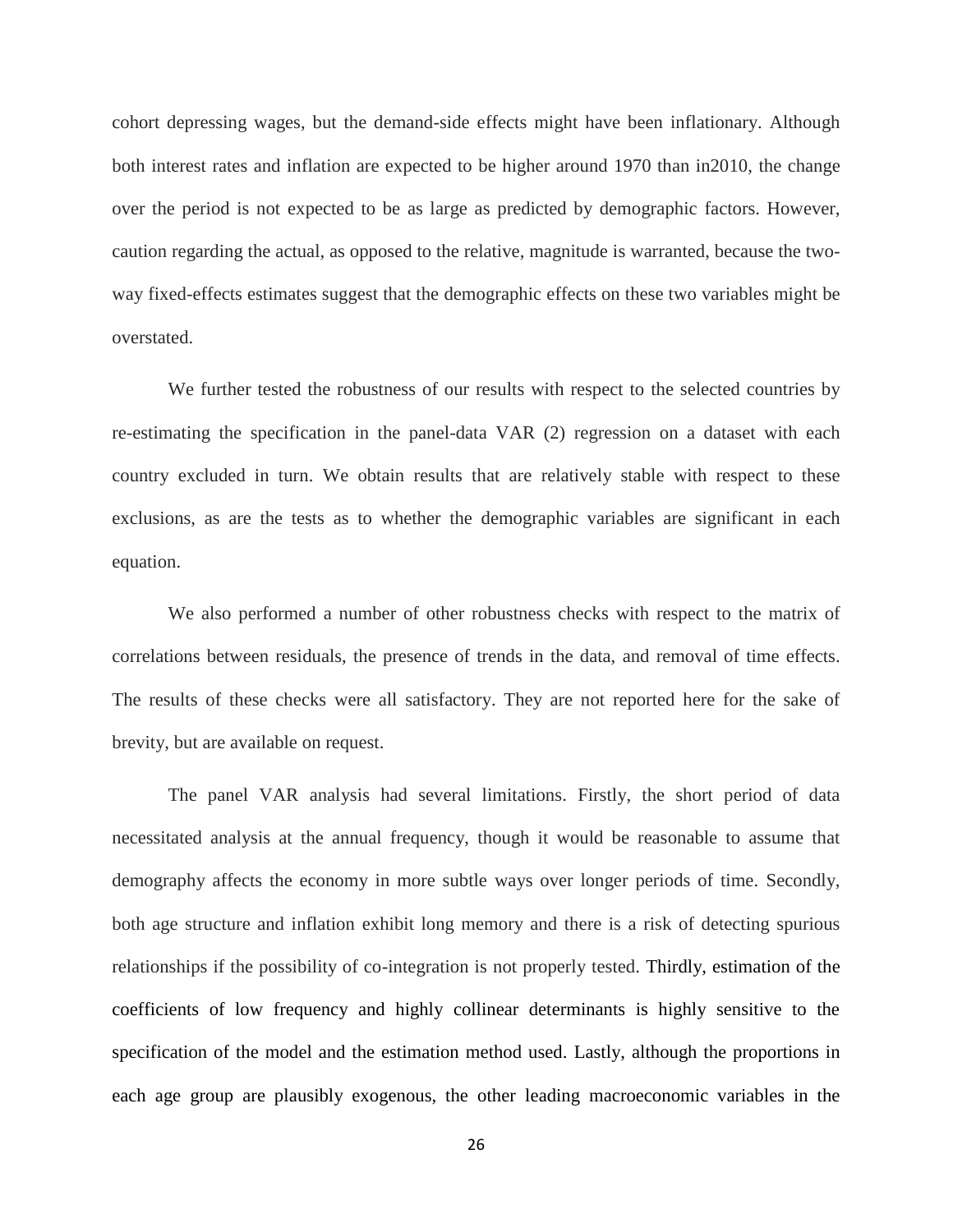system are likely to be responding to the low frequency demographic impacts. This endogeneity has the effect of reducing the marginal contribution of the demographic variables to the overall performance of the economy.

#### **6 CONCLUSION**

In this paper, we analyze OECD panel data over the full period and sub-periods to investigate the impact of population aging on inflation. Our analysis suggests that it is the sub-period, rather than the panel sample, that shapes the pattern of the impact of aging on inflation. In addition, we believe that, as supported by the study on OECD data after 1990, a finer adjustment to age categories is needed to capture the potentially different effects of the older and younger of the 65+ age group. That is, for the old population, the older the age, the more deflationary the cohort is. This finding suggests that studies on the old should use a greater number of age groups. This is particularly important because the size and the length of this age group is increasing due to increasing longevity.

As for the OECD panel analysis, the challenge of determining the link between aging and inflation is that demographic changes exert (according to theory) opposing forces on price levels. Keeping population size constant, aging causes reduced expectations of growth and consumption (deflationary), while also reducing the resources available for production. This latter effect can take place directly or through structural transformation, which are both inflationary. An empirical examination of the relationship suffers from the danger of failing to control for other more salient factors that affect inflation. Moreover, the data appears to be a source of another problem – there is very little evidence of deflationary episodes in our sample period, making it difficult to analyze the prospects for deflation as opposed to disinflation, or inflation falling to low levels.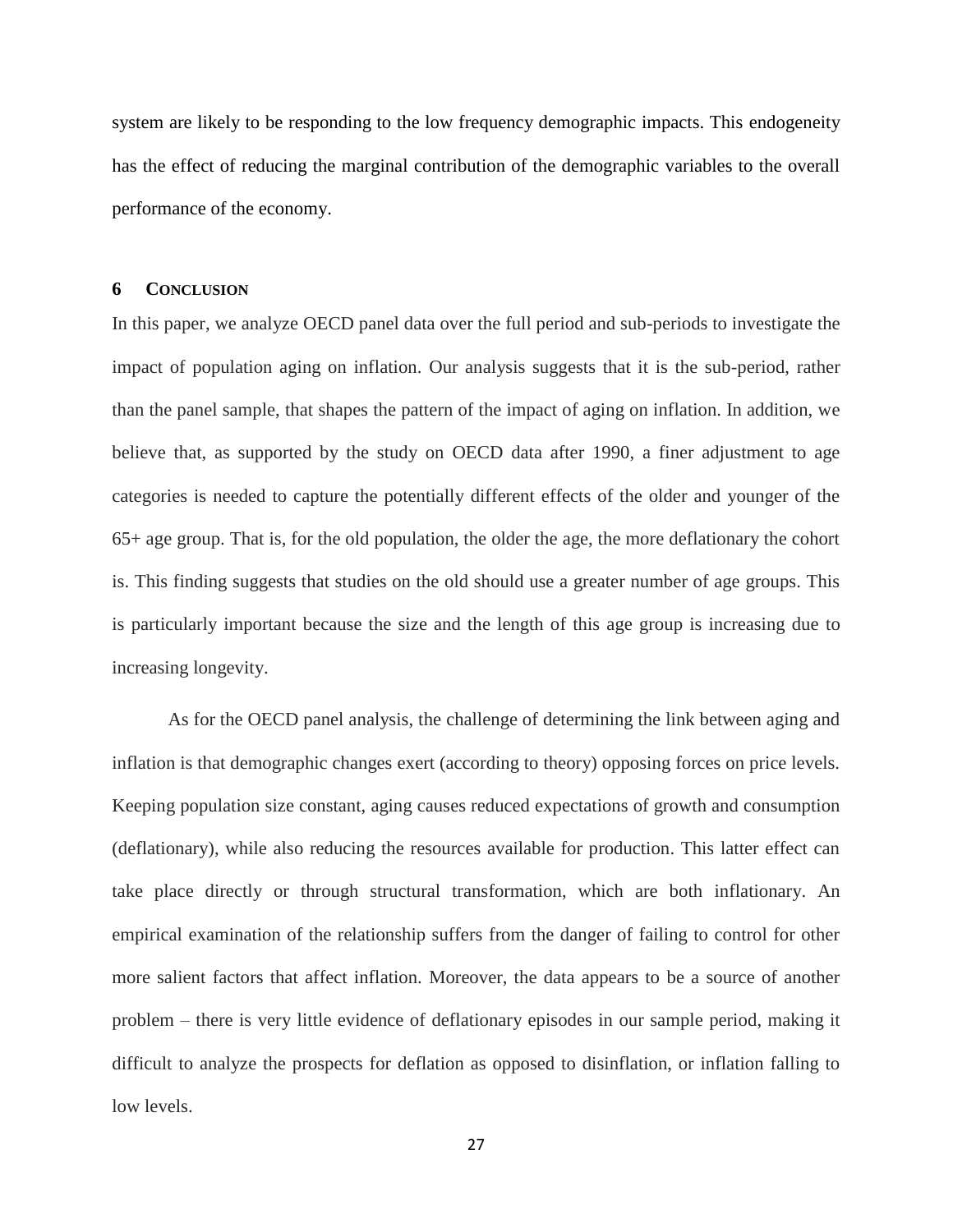Given the limitations in getting a long period of consistently maintained data, we use a cross-country panel VAR model as a type of robustness check on our analysis. Several key variables were modelled jointly to be able to identify the effect of the age distribution on inflation. Our results indicate that the age profile of the population can have both an economically and a statistically significant impact on output growth, investment, savings, hours worked, interest rates and inflation. However, the panel VAR analysis suggests that the older age group is slightly inflationary. This result may be caused by coarse demographic groups and short period studied. Based on robustness checks conducted on the VAR analysis we believe that using such a model should provide more accurate predictions for growth and inflation over the long term horizon.

In conclusion, this paper demonstrates that demographic structure does affect economic factors such as inflation. However, the measurement and quantification of this impact remain challenging problems worthy of further research. This effect has significant implications for actuaries who make and rely on projections of demographic and economic effects in their work because demographic and economic assumptions are often set independently. The actuarial profession should stay informed regarding developing research in this area.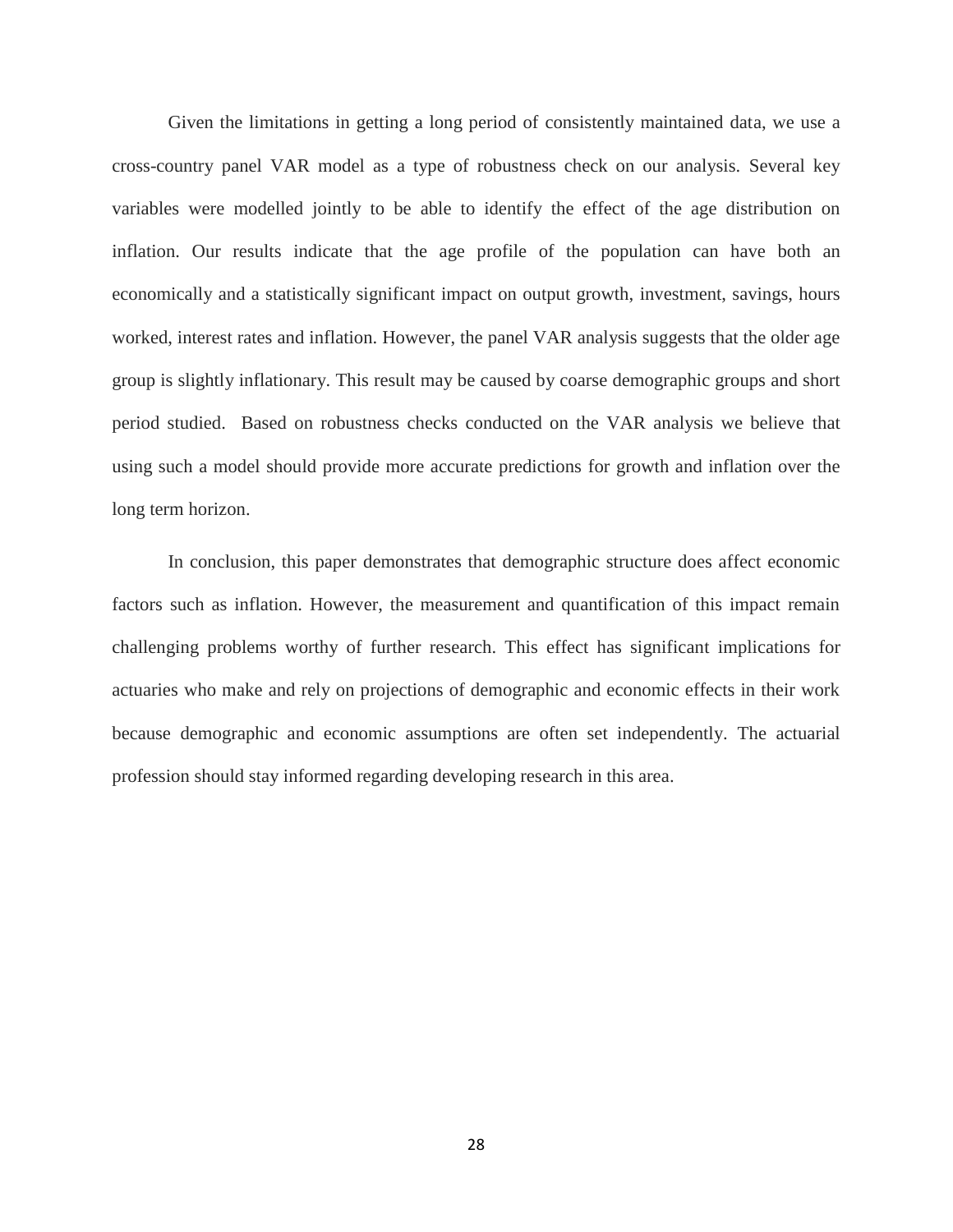#### **7 BIBLIOGRAPHY**

Acemoglu, D. and S. Johnson (2007), "Disease and Development: The Effect of Life Expectancy on Economic Growth". Journal of Political Economy 115 (6), 925-985.

Anderson, D., Botman, D., and B. Hunt (2014), "Is Japan's Population Aging Deflationary?" IMF Working Paper WP/14/139.

Arnott, R. and D. Chaves (2011), "Demographic Changes, Financial Markets, and the Economy". Research Affiliates, LLC.

Bloom, D., Canning, D. and G. Fink (2010), "Implications of population ageing for economic growth". Oxford Review of Economic Policy 26 (4), 583-612.

Bloom, D., Canning, D., Fink, G. and J. Finlay (2007), "Does age structure forecast economic growth?" International Journal of Forecasting 23 (4), 569-585.

Bullard, James, Garriga, Carlos and Christopher J. Waller (2012), "Demographics, Redistribution, and Optimal Inflation". Institute for Monetary and Economic Studies (IMES) Discussion Paper Series 2012-E-13.

Callen, T., Batini, N. and N. Spatafora (2004), "How will demographic change affect the global economy?". World Economic Outlook, Chapter 3.

Fair, R. and K. Dominguez (1991), "Effects of the Changing US Age Distribution on Macroeconomic Equations". The American Economic Review, 1276-1294.

Feyrer, J. (2007), "Demographics and productivity". The Review of Economics and Statistics 89 (1), 100-109.

Higgins, M. (1998), "Demography, National Savings, and International Capital Flows". International Economic Review 39 (2), pp. 343-369.

IMF (2012). "World Economic Outlook Database", World Economic and Financial Surveys, International Monetary Fund.

Jaimovich, N. and H. Siu (2009), "The Young, the Old, and the Restless: Demographics and Business Cycle Volatility". American Economic Review 99 (3), 804-826.

Juselius, M., and E. Takáts (2015), "Can Demography Affect Inflation and Monetary Policy?". BIS Working Papers No 485.

Juselius, M., and E. Takáts (2016a), "The Age Structure-Inflation Puzzle", Bank of Finland Research Discussion Paper, March 1, 2016

Juselius, M., and E. Takáts (2016b), "Age and Inflation", Finance & Development (IMF), March 2016, Vol. 53, No. 1